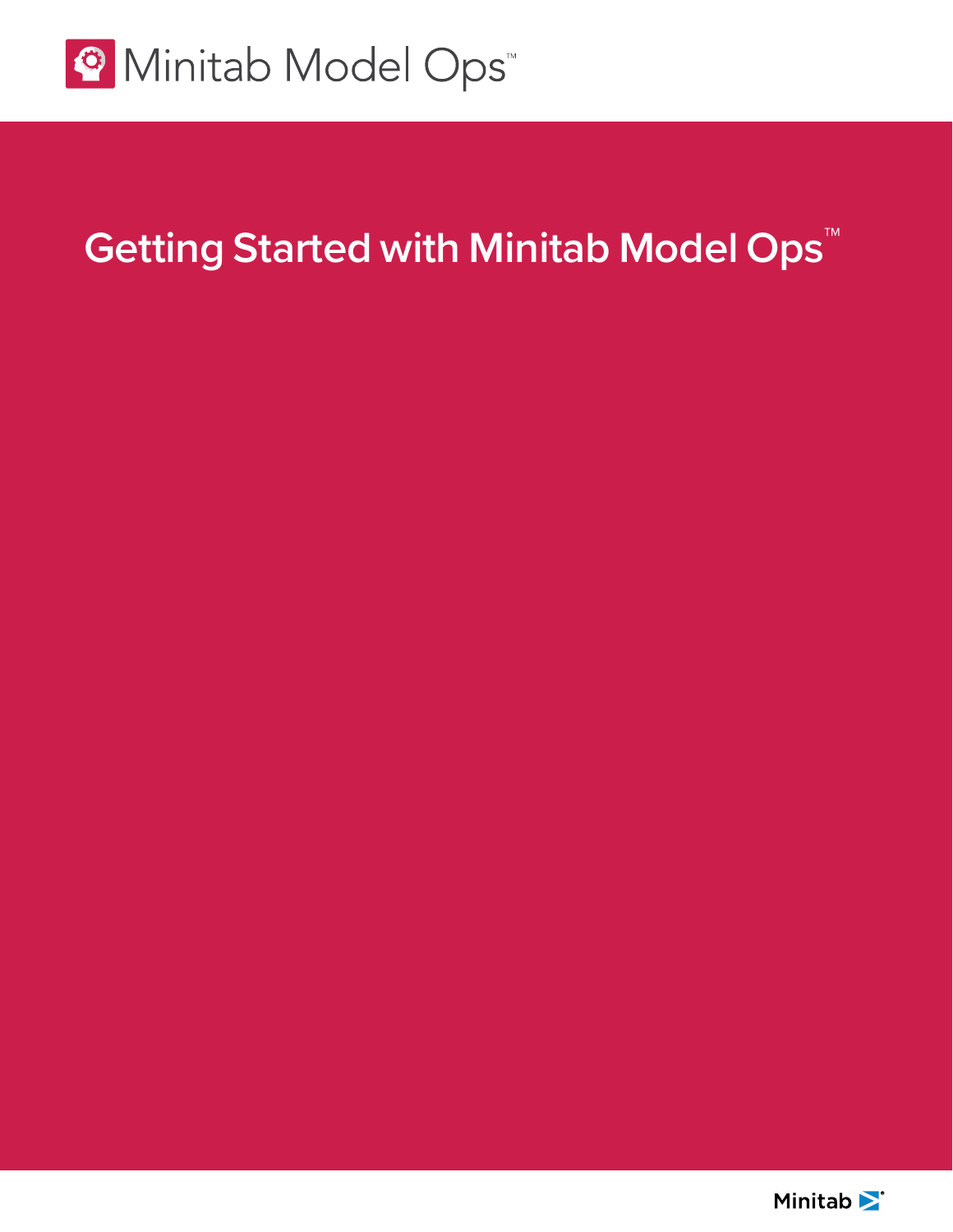

## **Contents**

### **[Overview](#page-2-0) 3**

| <b>Model Library</b>           | 5  |
|--------------------------------|----|
| Import a model                 | 5  |
| Deploy a model                 | 7  |
| Monitor a deployed model       | 7  |
| <b>Work with models</b>        | 9  |
| Overview                       | 9  |
| Predict                        | 10 |
| Drift                          | 14 |
| Interpret the drift report     | 15 |
| Stability                      | 17 |
| Interpret the stability report | 18 |
| Settings                       | 19 |
| <b>Endpoint management</b>     | 21 |
| Add an endpoint                | 21 |
| Edit an endpoint               | 21 |
| Remove an endpoint             | 21 |
| <b>Manage API Keys</b>         | 22 |
| Add a revokable API key        | 22 |
| Revoke a temporary API key     | 22 |
| <b>Audit logs</b>              | 23 |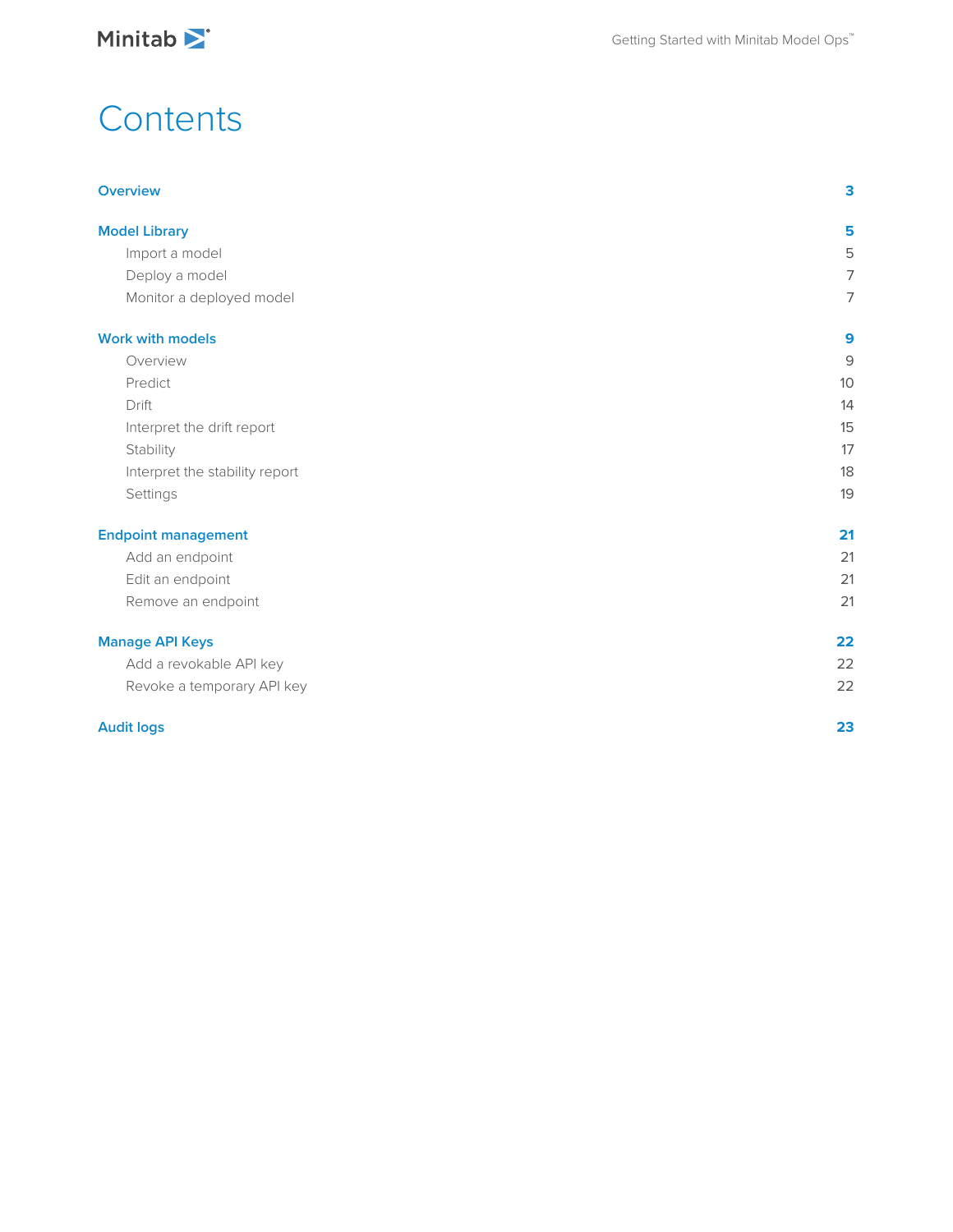## <span id="page-2-0"></span>Overview

Minitab Model Ops™ provides the ability to use a variety of sophisticated models from Minitab® Statistical Software or Salford Predictive Modeler® to make predictions. By making those models accessible through external endpoints, Minitab Model Ops streamlines the incorporation of model results into external applications you use to make business decisions. Use those predictions to forecast your business with ease. With Minitab Model Ops, you deploy your models online so that you can get your results faster than ever. The model monitoring tools provide information so that you can make informed decisions about when to retrain or replace a model.

Minitab Model Ops has 4 main sections:

### **Model Library**

Import, deploy, and monitor models. For more information, go to [Model Library](#page-4-0) on page 5.

### **Endpoint Management**

Assign deployed models to endpoints to access through standard HTTP requests. For more information, go to [Endpoint management](#page-20-0) on page 21.

### **API Keys**

Provide permission to access endpoints. For more information, go to [Manage API Keys](#page-21-0) on page 22.

### **System Audit Log**

Record actions that affect the status of models, endpoints, and API keys.

### Use Minitab Model Ops with Minitab Connect™

Minitab Connect empowers data users from across the enterprise with self-serve tools. Use those tools to transform diverse data into a governed network of data pipelines, to feed analytics initiatives and foster organization-wide collaboration. Use Minitab Model Ops and Connect together to create a seamless system where each update to your data in Connect starts a flow that brings near-instant predictions from Minitab Model Ops. Use those predictions in your analytics initiatives to deliver insights that inspire action. For information on establishing a flow that accesses Minitab Model Ops, go to [Common tasks with the Flow Tool](https://support.minitab.com/connect/workflow-tools/create-data-flows-with-the-flow-tool/basics/common-tasks/) and select "Create a connection with Minitab Model Ops".

### Roles within Minitab Model Ops

Minitab Model Ops provides two roles: **User** and **Engineer**:

#### **User**

Users have the following permissions:

- Import models
- Make predictions with deployed models
- View model monitoring reports
- View audit logs

Users can not deploy models, upload baseline data, upload stability data, manage endpoints, or manage API Keys.

#### **Engineer**

**Engineers** have all the permissions that **Users** have. **Engineers** have the following additional permissions:

- Manage models
- Manage endpoints
- Manage API keys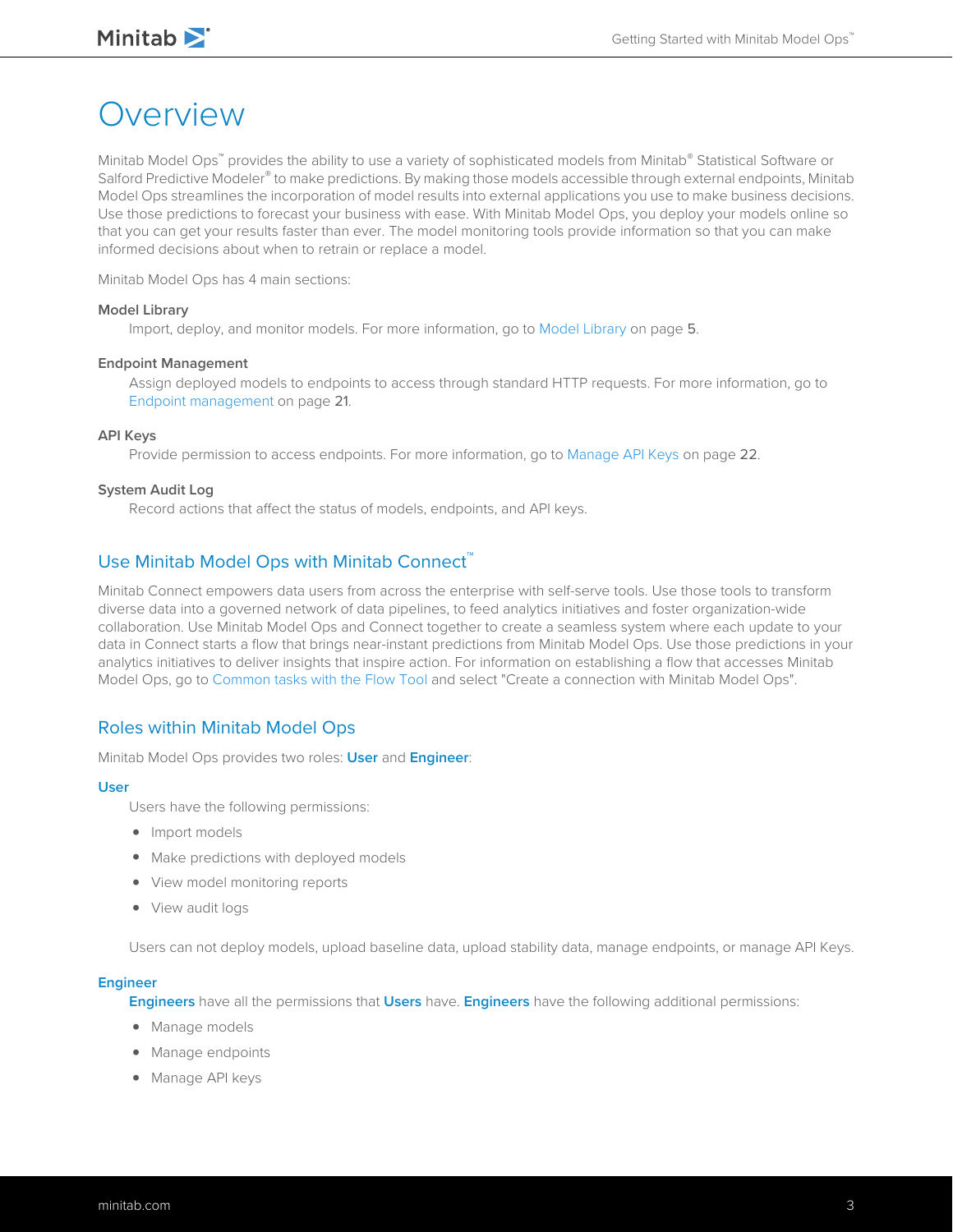

Model management gives **Engineers** permission to deploy models, upload baseline data, and upload stability data. Engineers also have permission to change settings for model monitoring. The settings include the specification of email addresses to alert when the drift status of a model changes.

### Navigation within Minitab Model Ops

Use the buttons at the top left to easily switch between sections:

- **Model Management**
- **Endpoint Management**
- **API Keys**
- **System Audit Log**

People with the **User** role do not see the sections for **Endpoint Management** or **API Keys**.

### System requirements

#### **Connectivity**

An internet connection is required.

### **Supported browsers**

Chrome, Chromium Edge, Safari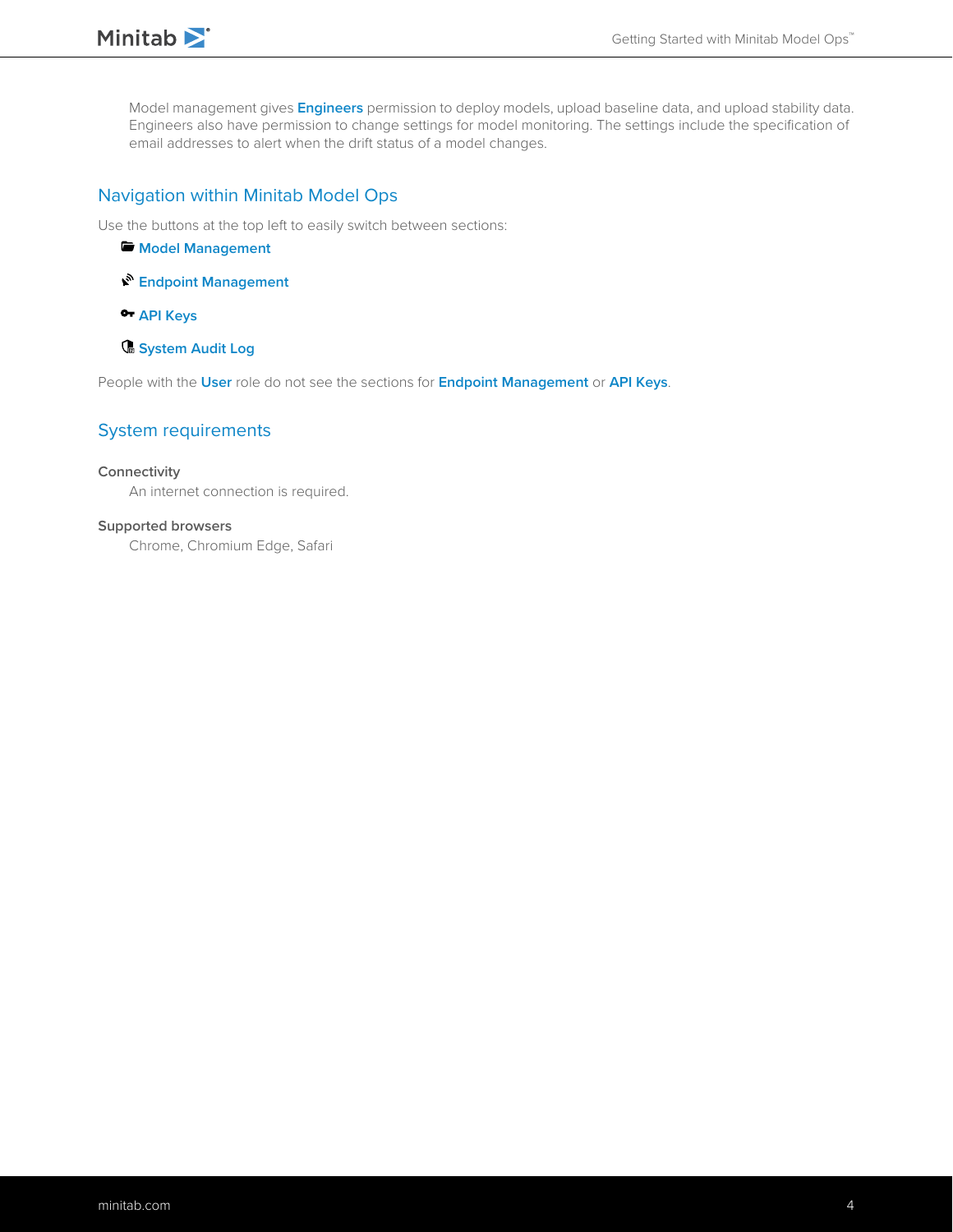## <span id="page-4-0"></span>Model Library

Minitab Statistical Software and Salford Predictive Modeler (SPM) create sophisticated predictive analytics models that you use for applications like prediction and forecasting. To deploy, predict and monitor with Minitab Model Ops, the first step is to import the model. After you import a model, the model is published. You can deploy a published model to an endpoint so that you can make predictions through standard HTTP requests. Monitor the drift and performance of your model with graphs and statistics that make relevant information clear.

### <span id="page-4-1"></span>Import a model

Importing a model is like opening a file.

- 1. Sign in to Minitab Model Ops to open the **Model Library**
- 2. Select **Import Model**.
- 3. Select the box next to **Select a File**.
- 4. Browse to and select a file that contains a model. Minitab Model Ops supports models from two types of files:
	- Minitab Project file (.mpx)
	- SPM Grove file (.grv)
- 5. In **Model Name**, enter a descriptive name for the file.
- 6. If you import a Minitab project file that contains multiple models, select the model from **Specify the model within the file**. The list contains all the supported models in the file.
- 7. Select **Import Model**.

### Import a model from Minitab Statistical Software for event/trial data

When you import a model with data in event/trial format, Minitab Model Ops requests additional information:

- Binary event probability threshold
- Event name
- Non-event name

The model assigns cases with an event probability higher than the threshold to the event class. Other cases belong to the non-event class. For models with a binary response format that do not use event/trial format, the threshold is always 0.5.

Tools that monitor drift and stability are unavailable for models for event/trial data.

- 1. Sign in to Minitab Model Ops to open the **Model Library .**
- 2. Select **Import Model**.
- 3. Select the box next to **Select a File**.
- 4. Browse to and select a Minitab project file that contains a model for event/trial data.
- 5. In **Model Name**, enter a descriptive name for the model.
- 6. If the file contains multiple models, select the model from **Specify the model within the file**. The list contains all of the supported models in the file.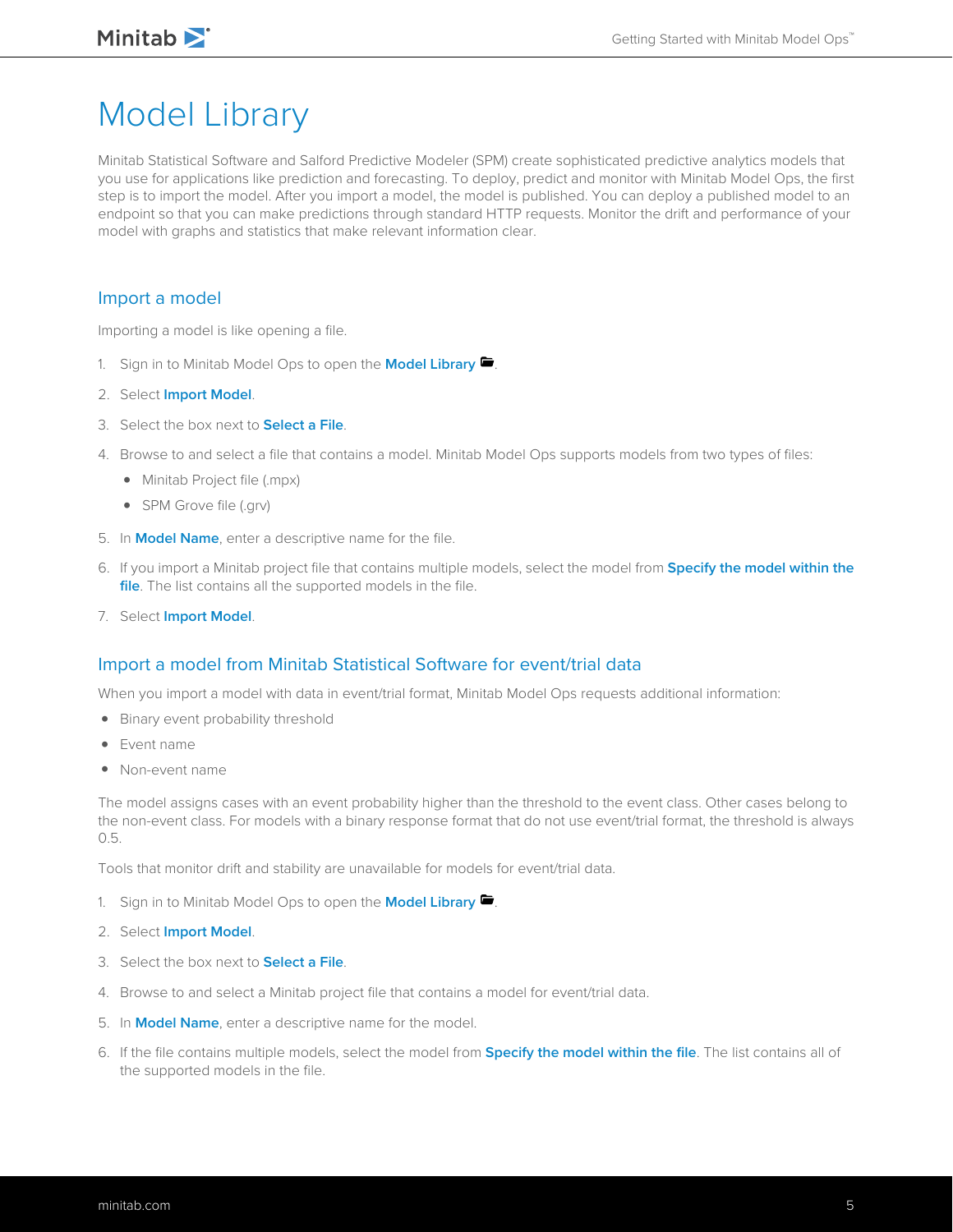- Minitab<sup>y</sup>
- 7. In **Binary Event Probability Threshold**, enter a value between 0 and 1. The model assigns cases with an event probability greater than the threshold to the event class. For example, a value of 0.5 means that the model assigns a case to the event class when the probability of the event is higher than 0.5.
- 8. In **Event Name**, enter a descriptive name for the event class.
- 9. In **Non-event Name**, enter a descriptive name for the non-event class.
- 10. Select **Import Model**.

### Supported model types

Minitab Model Ops supports models from Minitab Statistical Software 20.1 and newer and from SPM 8.3.2 and newer. Some model types from Minitab Statistical Software are from newer releases than 20.1.

### Supported models from Minitab Statistical Software

In Minitab Statistical Software, Minitab Model Ops supports all the models from the Predictive Analytics Module, some models from the Regression menu, and some models from the DOE menu. For more information on the Predictive Analytics Module, go to [https://www.minitab.com/products/minitab/predictive-analytics-module/:](https://www.minitab.com/products/minitab/predictive-analytics-module/)

- Analyses from the Predictive Analytics Module:
	- Discover Best Model (Binary Response) (21 and newer)
	- Discover Best Model (Continuous Response) (21 and newer)
	- CART® Classification
	- Fit Model for TreeNet® Classification (20.2 and newer)
	- Discover Key Predictors for TreeNet® Classification
	- Random Forests® Classification (20.2 and newer)
	- CART® Regression
	- Fit Model for TreeNet® Regression (20.2 and newer)
	- Discover Key Predictors for TreeNet® Regression
	- Random Forests® Regression (20.2 and newer)
- Analyses from the Regression menu:
	- Fit Regression Model
	- Fit Binary Logistic Model
	- Fit Poisson Model

### Supported models from SPM

Minitab Model Ops supports models that you create with the following analyses in SPM:

- CART<sup>®</sup> Decision Tree
- Generalized PathSeeker®(GPS)/Generalized Lasso
- Logistic Regression
- MARS<sup>®</sup> Regression Splines
- RandomForests® Tree Ensembles
- TreeNet<sup>®</sup> Gradient Boosting Machine

Minitab Model Ops does not support the following features:

• Grove files that contain multiple models, including any grove files with multiple models from the **Automate** tab.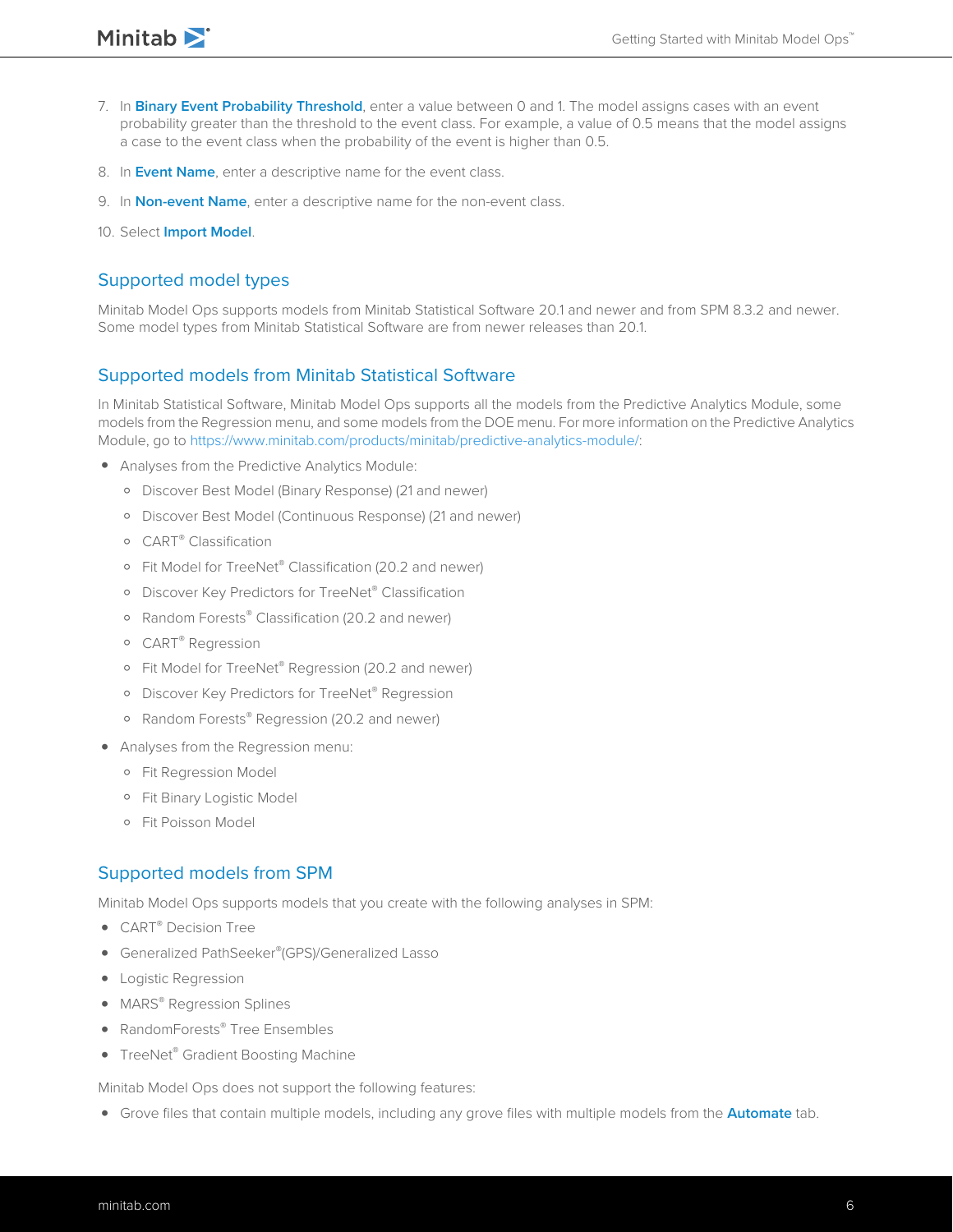

• Models that include lags of predictors as additional predictors.

Some model types have specific exceptions. Minitab Model Ops does not support the following options for the supported model types:

### **CART® Decision Tree**

Models where the **Target Type** is **Unsupervised**.

Models where the **Automate Types** include **UNSUPERVISED**.

Models where the decision trees use the method of **Differential Lift**.

### **MARS® Regression Splines**

Models with a **Target Type** of **Classification/Logistic Binary**.

### **RandomForests® Tree Ensembles**

Models where the **Target Type** is **Unsupervised**.

### **TreeNet® Gradient Boosting Machine**

Models with a **TreeNet Loss Function** of **Random Forests**.

<span id="page-6-0"></span>Models with a **TreeNet Loss Function** of **Differential Lift Modeling**.

### Deploy a model

After you import a model, the status is **Published**. To access a model from its endpoint and make predictions, deploy the published model.

- 1. Sign in to Minitab Model Ops to open the **Model Library**  $\blacksquare$ .
- 2. Move your mouse pointer over a published model.
- 3. Select **Deploy** .
- 4. Select **Proceed**.

<span id="page-6-1"></span>After you deploy the model, the status of the model changes to **Pending**. When deployment is complete, Minitab Model Ops displays the **Endpoint URL** for the model.

### Monitor a deployed model

Minitab Model Ops monitors the drift of a model.

In the Model Library, you can see a classification of a model's drift and see whether email alerts about drift are active.

Use the monitoring tools to get detailed information on drift for individual variables. For information on monitoring variables, go to [Work with models](#page-8-0) on page 9.

### Drift classifications for models

The Drift column has 4 categories:

| <b>Icon</b> | <b>Status</b>  | <b>Details</b>                                                                                    |
|-------------|----------------|---------------------------------------------------------------------------------------------------|
| œ           | Severe drift   | The prediction drift is severe or a minimum number of predictor variables have<br>severe drift.   |
|             | Moderate drift | The prediction drift is moderate or a minimum number of predictor variables<br>have severe drift. |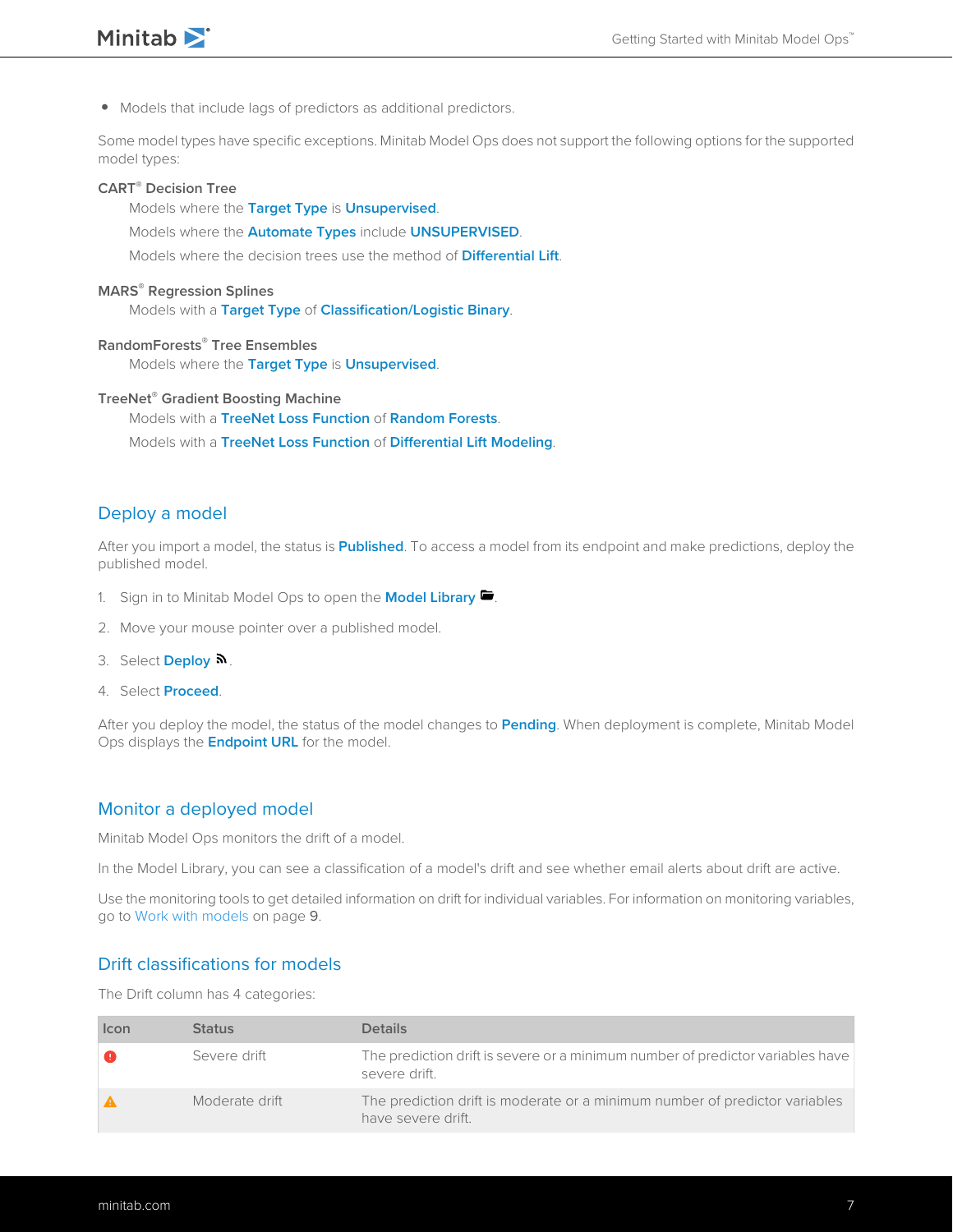| Icon  | <b>Status</b> | <b>Details</b>                                                                                                                                                                                                                                         |
|-------|---------------|--------------------------------------------------------------------------------------------------------------------------------------------------------------------------------------------------------------------------------------------------------|
|       | Minimal drift | The drift is not severe or moderate.                                                                                                                                                                                                                   |
| Blank | No status     | The model does not have baseline data or has data from less than 50% of the<br>production period. The drift column is also blank for models that do not use<br>tools that monitor the data. For more information, go to Work with models on<br>page 9. |

If a model has severe or moderate drift, investigate whether to update the model. For information on how to specify the criteria for drift classification, go to [Work with models](#page-8-0) on page 9.

### Email alerts for models

To the left of each model name is a bell.

| Icon     | Alert status |
|----------|--------------|
|          | Active       |
| $\Delta$ | Inactive     |

When an alert is active, Minitab Model Ops sends an alert email anytime the drift status for the model changes. To specify which email addresses receive the alert, select the model name, then select **Settings**.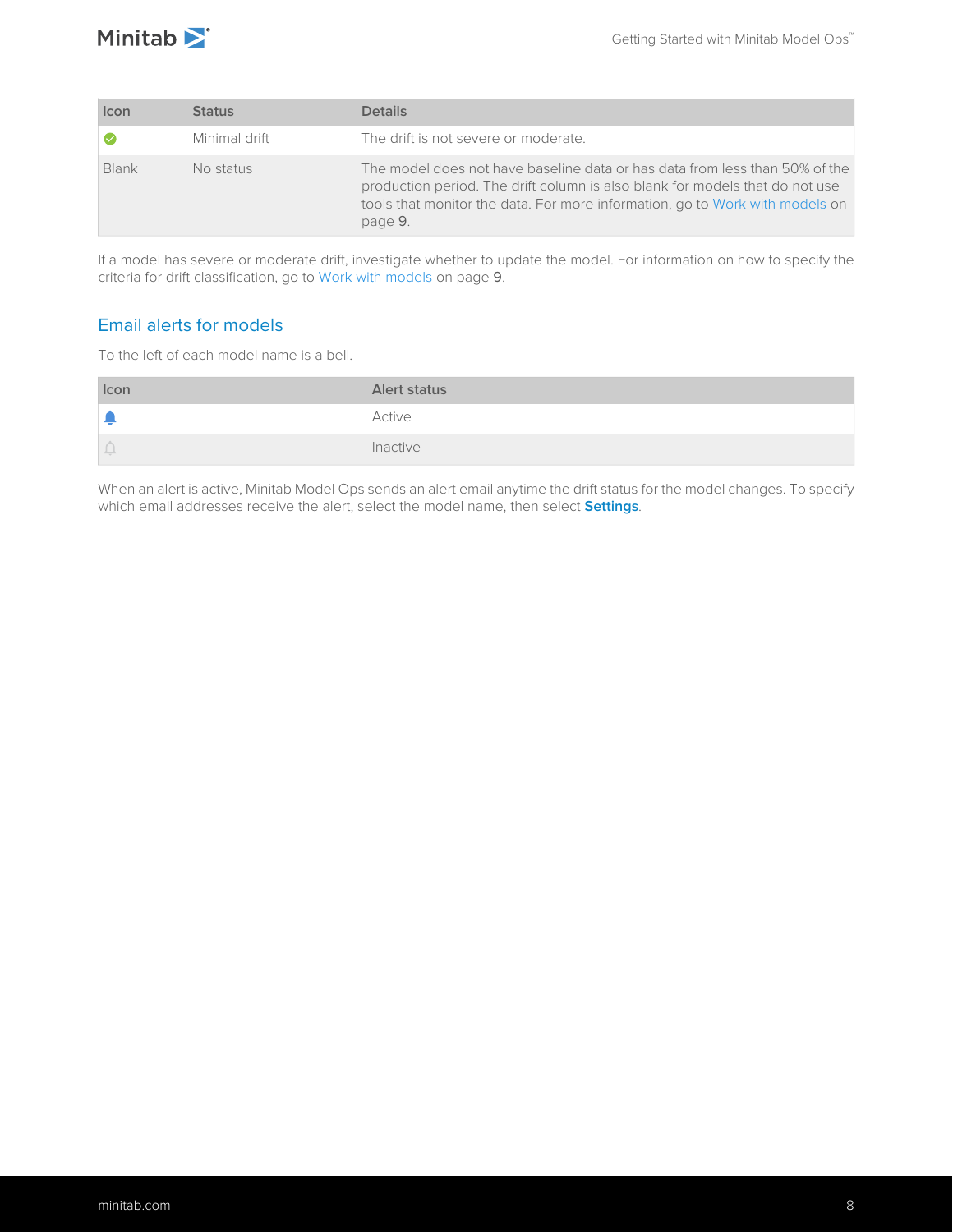## <span id="page-8-0"></span>Work with models

The predictions from your deployed models are powerful tools for the achievement of business goals, whether those goals are to identify prospective customers or to flag unusual behavior. Over time, changes in real-world conditions cause the accuracy of a model to decline. For example, a model that includes the number of daily newspapers a household receives probably performs very differently on data from 1970 than on data from 2020. For many applications, maximization of model accuracy is so important and conditions change so quickly that ongoing monitoring of models is necessary.

In addition to tools that monitor drift and stability of a model, the tools also monitor the model service.

**Note:** Tools that monitor drift and stability are not available for models from Fit Binary Logistic Model in Minitab Statistical Software that use event/trial data.

### <span id="page-8-1"></span>**Overview**

The **Overview** for a model includes details about the model and service metrics.

### Model details

The model details provide basic information to identify and work with the model:

### **Name**

A descriptive name for the model the creator assigned upon import.

### **Type**

The software that created the model and the model type from the software.

#### **Created**

The date and time of the model's creation.

#### **Created By**

The name of the user who imported the model.

#### **Last Updated**

The date and time of the last edit to the model, such as deployment or the enablement of alerts.

#### **Endpoint**

The endpoint URL to use to access the model.

### **Status**

Whether the model is published or deployed. Only deployed models are accessible through endpoints.

#### **Alerts Enabled**

A green checkmark if the model sends alerts about the drift status to specified email addresses.

#### **Monitoring Enabled**

A green checkmark if tools are active that monitor drift and stability.

#### **Monitor Job Period**

How often the drift statistics update with new data.

#### **Uptime**

The number of days since the deployment of the model.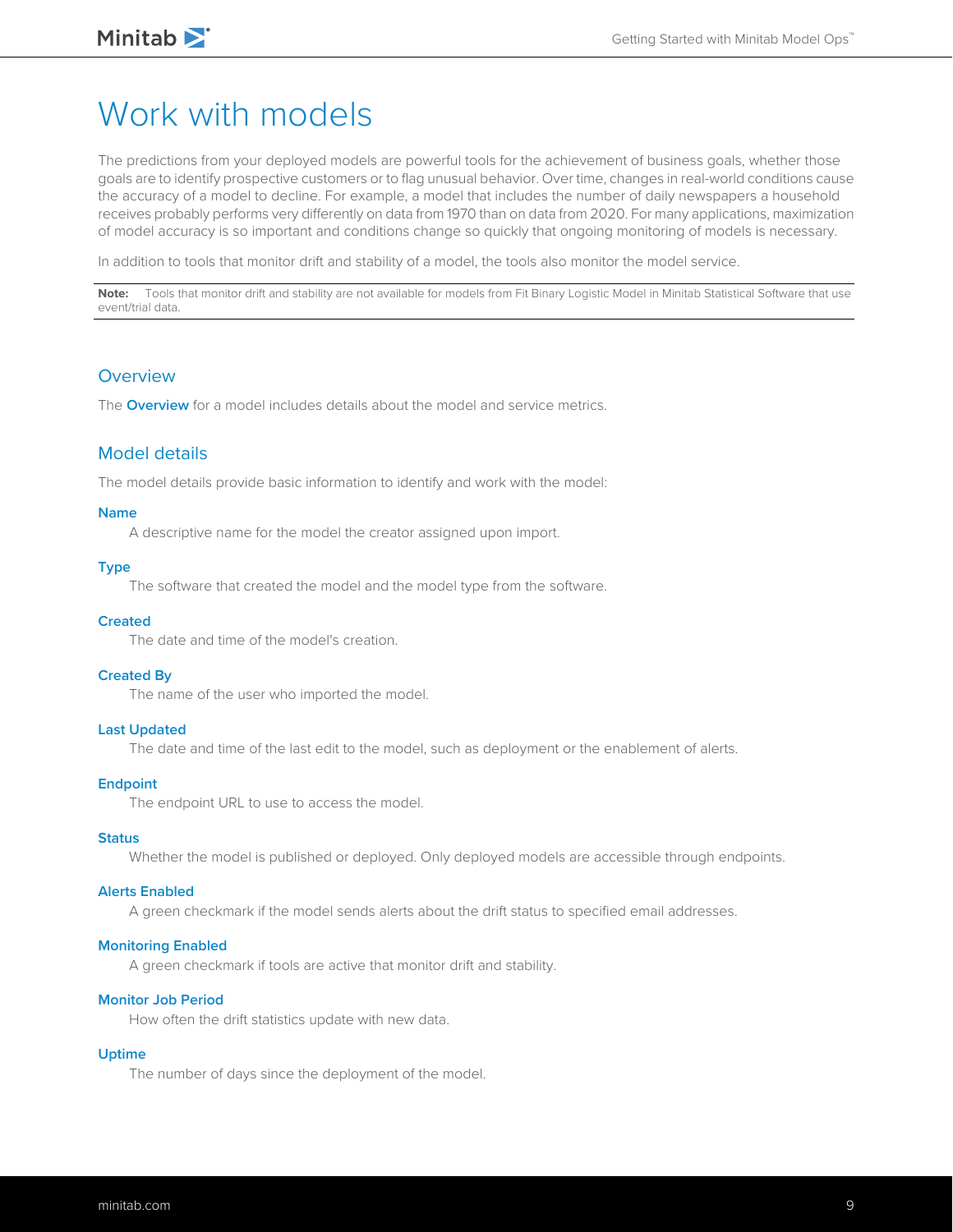

### Service metrics

Service metrics include measures of the health of the endpoint that you use to access the model.

### **Endpoint Status Summary**

The endpoint status summary shows the HTTP status code for each HTTP request. Codes in the range 200 to 299 represent successes. Codes in the range 400 to 599 represent errors. If the graph includes unexpected codes, investigate the cause.

### **Response Time**

The response time shows the time to complete HTTP requests. Usually, the line is relatively flat. If the graph includes an increasing trend or unexpected spikes, investigate the cause.

### <span id="page-9-0"></span>**Predict**

Go to **Predict** to make predictions with a deployed model. **Predict** has 3 sections:

- The **Make Predictions** section is where you upload a file to make batch predictions.
- The **Schema** section provides information about the variables in the model to use to make correct files or HTTP requests.
- The **Test** section provides examples of HTTP requests for predictions through cURL and through an HTML form.

Each calculated prediction returns a correlation ID. Use the correlation ID to associate the score with an actual response value when you monitor the stability of a model.

You can make predictions through a file upload or through an HTTP request.

### **Make batch predictions from a file**

Usually, you upload a file to make predictions for a set of observations together. For example, an analyst deploys a model to predict the defect rate for a batch of incoming parts. The analyst stores the prediction measurements in a CSV file and uploads the file.

### **Make near-real time predictions from an HTTP request**

Usually, you use HTTP requests to make predictions in near-real time. For example, an analyst deploys a model to predict fraudulent transactions. The analyst uses HTTP requests to calculate a prediction in near-real time as soon as the data for a transaction are available.

### Make Predictions

Upload a CSV file to make predictions from the data. After the calculation, Minitab Model Ops sends an email with a new CSV file to the address in the **User Information**.

Use the following steps to make predictions.

- 1. Sign in to Minitab Model Ops to open the **Model Library**  $\blacksquare$ .
- 2. Select the name of a deployed model.
- 3. Select **Predict**.
- 4. Expand **Make Predictions**.
- 5. Select **Browse**.
- 6. Browse to and select a file that contains the prediction data. Select **Open**.
- 7. To include the predictor values and the predictions in the drift report for the model, select **Use prediction data to monitor the model**.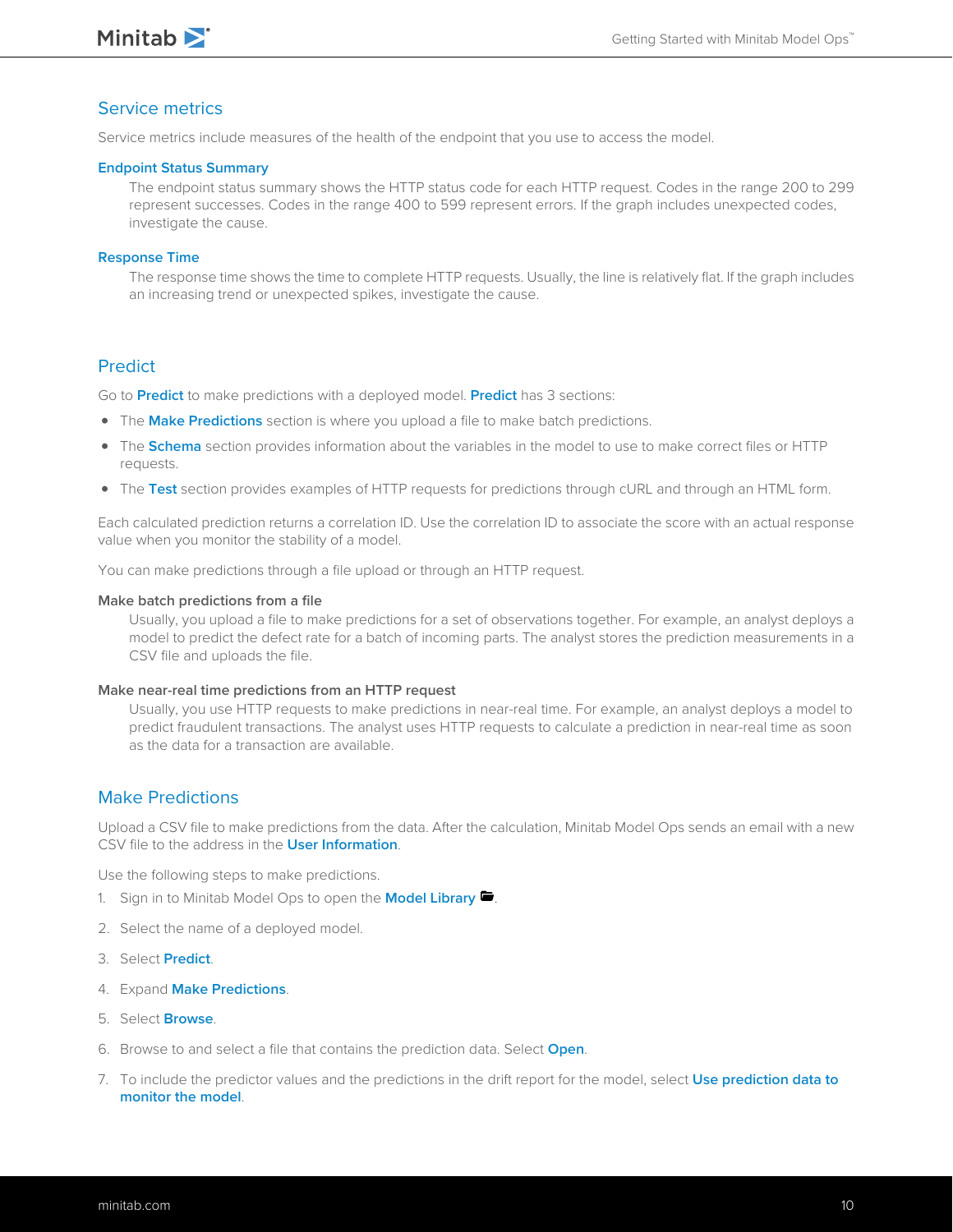

Minitab<sup>></sup>

When you use the predictions to monitor the model, all those data use the date and time of prediction calculations on the reports. The file with the predictions contains correlation IDs that the reports use.

The contents of the file also depend on the type of the response variable.

- If the response type is categorical, then the file contains the predicted classes and event probabilities.
- If the response type is continuous, then the file contains the predicted values of the response.

### Requirements for prediction data

- Save the data with the same variable names that the model uses. The names are case-sensitive.
- Use the same type of data for columns with the same name in the model and in the data.
- Use the same number of rows of data in all the columns.
- Save the data in CSV format.
- Use UTF-8, UTF-8-BOM, or UTF-16-LE as the encoding.
- Use a comma as the delimiter.

### Example of prediction data

A healthcare provider operates a facility that provides substance abuse treatment services. One of the services is an outpatient detoxification program where a regular course of treatment can last from 1 to 30 days. A team responsible for staffing and supplies has a model that predicts the length of time a patient uses services. The information in **Schema** shows that the model uses the following predictor variables:

| <b>Name</b>                         | Type        | Data Type | <b>Classes</b>                        |
|-------------------------------------|-------------|-----------|---------------------------------------|
| Use alcohol                         | Categorical | text      | yes, no                               |
| Primary abuse substance Categorical |             | numeric   | 1, 2, 3, 4, 5, 6, 7, 8, 9, 10, 11, 12 |
| Medication therapy                  | Categorical | text      | yes, no                               |
| Use heroin                          | Categorical | text      | yes, no                               |
| Referral source                     | Categorical | numeric   | 1, 2, 3, 4, 5, 6                      |

A prediction data set has a column with the name of each predictor. The columns of predictors contain the data for the calculation of the predictions. If the team uses the prediction data to monitor drift, the drift report adds the data with the date and time of the request to calculate the predictions.

| Use alcohol | Primary abuse<br>substance | <b>Medication therapy</b> | Use heroin | Referral source |
|-------------|----------------------------|---------------------------|------------|-----------------|
| yes         |                            | ves                       | ves        | 5.              |
| yes         |                            | no                        | no         |                 |
| $\cdots$    | $\cdots$                   | $\cdots$                  | $\cdots$   | $\cdots$        |

### Schema

The list of predictor variables provides information on the types of values that you use to make predictions. Use the variable names and types for the predictor variables and the response variable to verify the correct variables are in any data sets you prepare to make predictions, to monitor drift, and to monitor stability.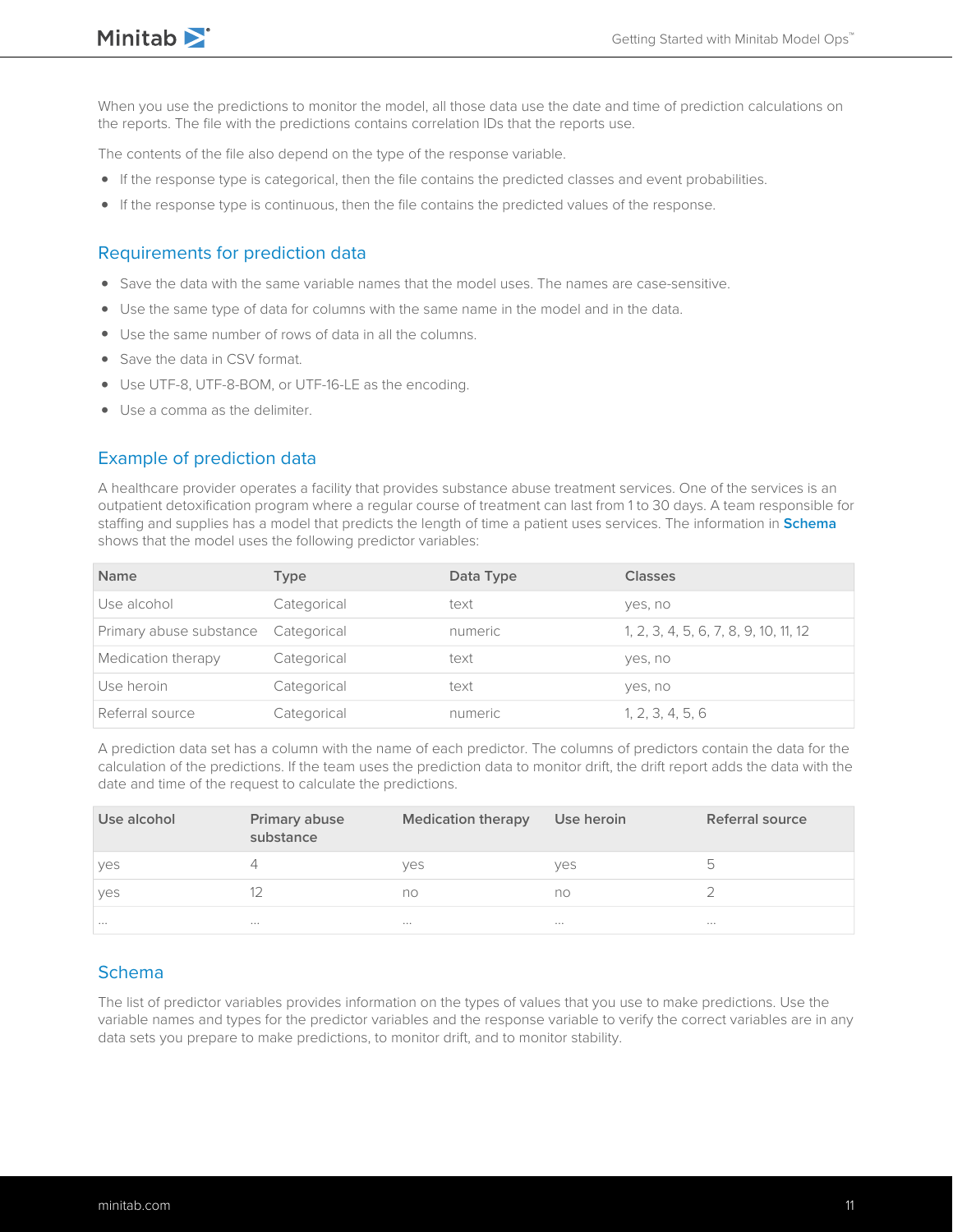### **Name**

Use the name of the variable to assign values for prediction. Also use the name of the variable in any data sets that you prepare to monitor drift and stability. The tools that monitor models identify variables with identical names in data sets with the variables that the model uses.

#### **Type**

Use the type of predictor variable to determine the type of values to enter for predictors. For categorical data types, enter values that are in **Classes**. For continuous types, enter a number.

### **Data Type**

Use the type to verify that the data type in any HTTP requests or data sets are the same as the variable type in the model.

#### **Classes**

Use the classes to see the values of the variable. Only categorical variables have classes. Use the class values to make predictions.

### **Test**

Minitab Model Ops provides examples to make predictions through a standard HTTP request. The examples are for cURL and for an HTML form. You can use any tool or language that makes HTTP requests to make predictions.

The sample code includes a place for an API key: apikey=API\_KEY. To use the sample code, replace API\_KEY with the password given when you create a revokable API key.

### Copy code for an HTML form

Each deployed model includes a sample form that you can customize.

- 1. Sign in to Minitab Model Ops to open the **Model Library**
- 2. Select a model name.
- 3. Select **Predict**.
- 4. In **Test**, select **HTML Form**.
- 5. Enter values for each predictor in the sample form.
- 6. At the bottom of the form, click **Test**.

For a model with a continuous response, the result is the predicted value. For a model with a categorical response, the result is the predicted class.

You can copy the code for the sample form or download the sample form as an HTML file. You can further customize the form by editing the HTML. Replace API\_KEY with the password given when you create a revokable API key.

### Copy code for cURL

The model details contain cURL commands that you can copy to access the model through GET or POST.

- 1. Sign in to Minitab Model Ops to open the **Model Library .**
- 2. Select a model name.
- 3. Select **Predict**.
- 4. In **Test**, select **Curl GET** or **Curl POST**.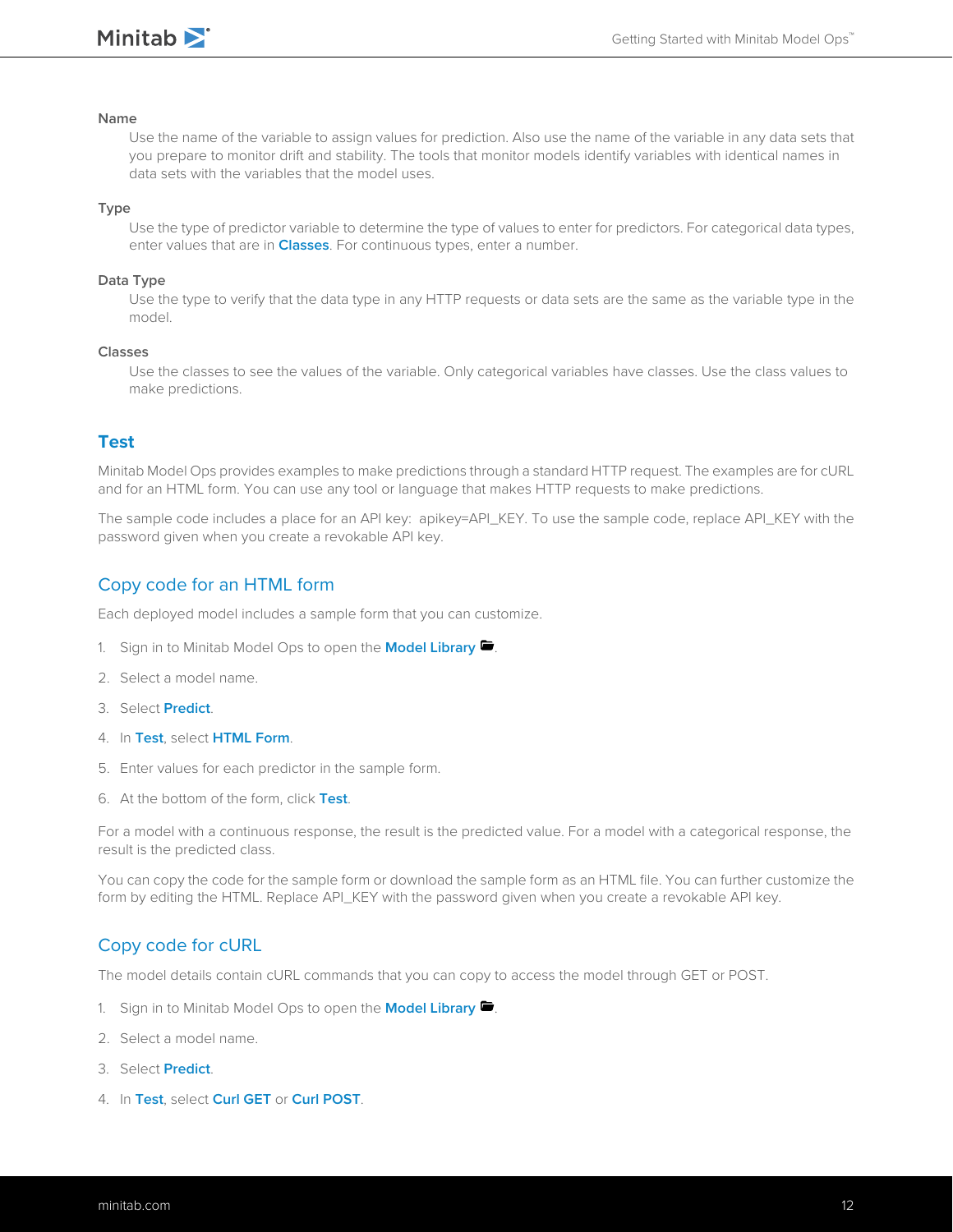### 5. Copy the code for **GET** or **POST**.

Customize the cURL commands to meet your needs. Be sure to replace API\_KEY with the password given when you create a revokable API key.

### Date/time formats for predictors and timestamps

Minitab Statistical Software recognizes many date and time formats. When Minitab Statistical Software recognizes a date or time format for a predictor in a model, you enter the predictor value in one of the following formats to score a model. Any excluded information is the equivalent of entering 0 for the value. For example, if enter a format without minutes and seconds, the minutes and seconds are 0. The scoring is correct even if the format in the standard HTTP request and the format in the original data are different.

### **Date: yyyy-MM-dd**

The time information is optional. For calendar dates, use 4 digits for the year (yyyy), 2 digits for the month (MM), and 2 digits for the day (dd). Separate the year, month, and day with dashes. For example, 2050-08-14 is August 14 of the year 2050. Because this format does not include time or time zone information, the time is midnight and the time zone is Coordinated Universal Time (UTC).

#### **Date and time: yyyy-MM-dd'T'HH:mm:ss**

To combine dates and times, separate the 2 parts with an uppercase letter T. The format for date information matches the yyyy-MM-dd format.

The time format uses 2 digits for the hours (HH), 2 digits for the minutes (mm), 2 digits for the seconds (ss) Enter the hours in 24-hour format. Separate the hours, minutes, and seconds with colons.

Because this format does not specify a time zone, the time zone is Coordinated Universal Time (UTC). For example, 2050-08-14T08:30:00 is 8:30 in the morning in the time zone that is Coordinated Universal Time (UTC) on August 14 of the year 2050.

### **Date and time with time zone: yyyy-MM-dd'T'HH:mm:ssXX**

You can add the time zone (XX) for the time with one of the following formats:

#### **Sign and 4 digits**

Specify the time zone with a positive or negative sign and 4 digits, such as -0700. For example, 2050-08-14T08:30:35-0700 is 35 seconds past 8:30 in the morning in a time zone that is 7 hours before Coordinated Universal Time (UTC) on August 14 of the year 2050.

#### **Sign and 4 digits with a colon**

Specify the time zone with a positive or negative sign and 4 digits with a colon, such as -07:00. For example, 2050-08-14T08:30:35-07:00 is 35 seconds past 8:30 in the morning in a time zone that is 7 hours before Coordinated Universal Time (UTC) on August 14 of the year 2050.

#### **Sign and 2 digits**

Specify the time zone with a positive or negative sign and 2 digits, for example -07. For example, 2050-08-14T08:30:35-07 is 35 seconds past 8:30 in the morning in a time zone that is 7 hours before Coordinated Universal Time (UTC) on August 14 of the year 2050.

### **Letter Z**

The letter Z specifies that the information is in Coordinated Universal Time (UTC). For example, 2050-08-14T08:30:00.000Z is 8:30 in the morning in the time zone that is Coordinated Universal Time (UTC) on August 14 of the year 2050.

#### **Date and time with fractional seconds and time zone: yyyy-MM-dd'T'HH:mm:ss.SSSXX**

You can add milliseconds to the time information. Separate the milliseconds from the seconds with a period mark. Enter 3 digits for the milliseconds (SSS). For example, 2050-08-14T08:30:00.761-0700 is 761 milliseconds after 8:30 in the morning in a time zone that is 7 hours before Coordinated Universal Time (UTC) on August 14 of the year 2050.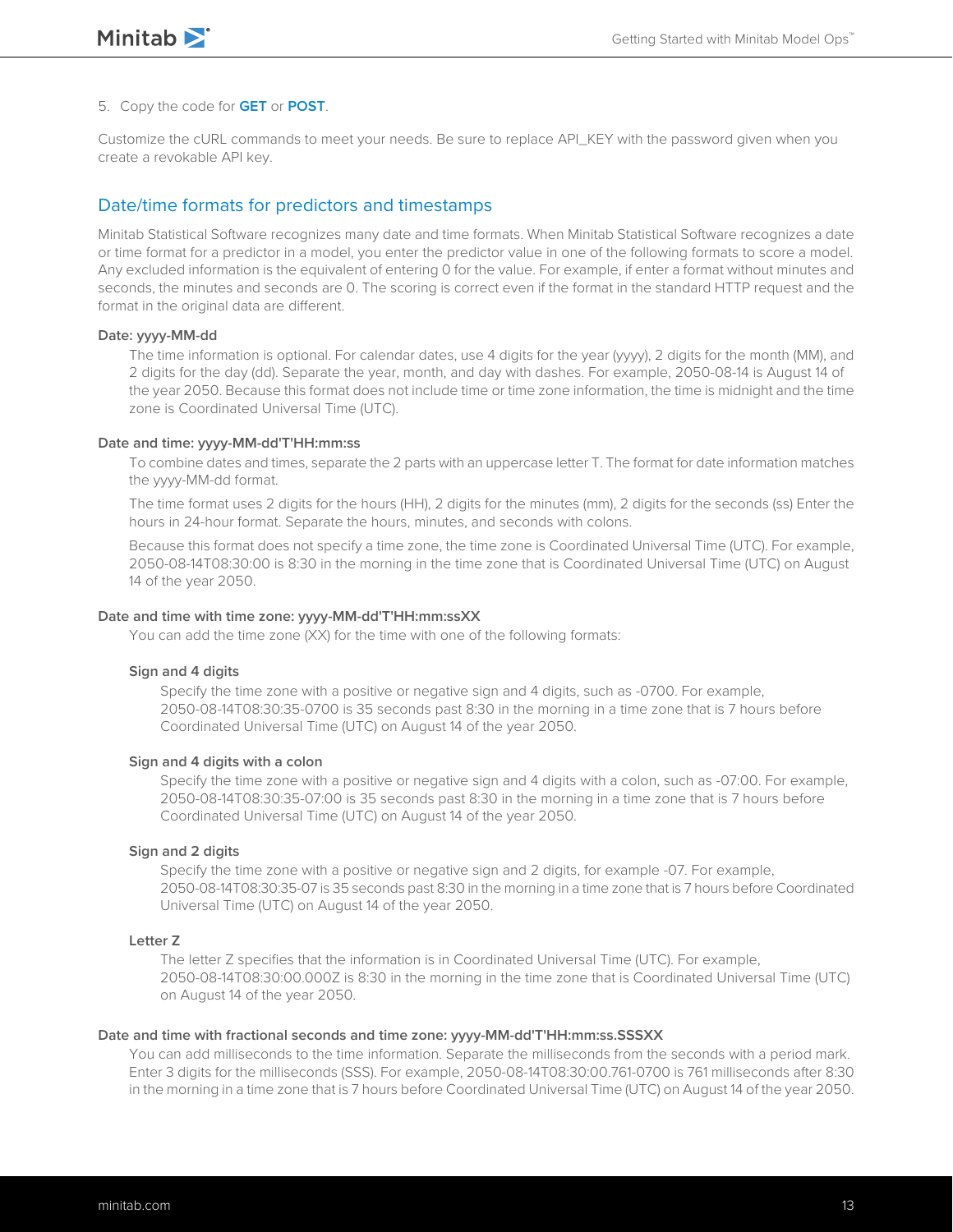### Minitab<sup>y</sup>

### <span id="page-13-0"></span>**Drift**

The drift report compares the distribution of the variables in the baseline data to the variables in the production data for deployed models. On the drift report, the production data are the data that have scores since the deployment of the model. Tools that monitor drift are unavailable for DOE models and Event/Trial models from Minitab Statistical Software.

### Requirements for baseline data

- Save the data with the same variable names that the model uses. The names are case-sensitive.
- Use the same type of data for columns with the same name in the model and in the data.
- Save a column with the name prediction-score with the predictions for each row. The name is case-sensitive. For a categorical response, the prediction score is a class value.
- Use the same number of rows of data in all the columns.
- Save the data in one of the following formats:
	- Minitab Worksheet file (.MWX)
	- Comma separated values (.CSV)

### Upload baseline data for a model

Use the following steps to import baseline data.

- 1. Sign in to Minitab Model Ops to open the **Model Library**
- 2. Select the name of a model.
- 3. Select **Drift**.
- 4. Select **Upload Baseline Data**.
- 5. Select **Browse**.
- 6. Browse to and select a file that contains the baseline data for the model. Select **Upload**.

After you upload the baseline data, the dashboard compares the baseline data to the production data. To use a different data set, select **Replace Baseline Data**. Allow at least 15 minutes for the report to process.

### Example of baseline data

A healthcare provider operates a facility that provides substance abuse treatment services. One of the services is an outpatient detoxification program where a regular course of treatment can last from 1 to 30 days. A team responsible for staffing and supplies has a model that predicts the length of time a patient uses services. The information in **Schema** shows that the model uses the following predictor variables:

| <b>Name</b>                         | Type        | Data Type | <b>Classes</b>                        |
|-------------------------------------|-------------|-----------|---------------------------------------|
| Use alcohol                         | Categorical | text      | yes, no                               |
| Primary abuse substance Categorical |             | numeric   | 1, 2, 3, 4, 5, 6, 7, 8, 9, 10, 11, 12 |
| Medication therapy                  | Categorical | text      | yes, no                               |
| Use heroin                          | Categorical | text      | yes, no                               |
| Referral source                     | Categorical | numeric   | 1, 2, 3, 4, 5, 6                      |

The baseline data set for the drift calculations has a column with the name of each predictor and a column with the name prediction-score. The columns of predictors contain the data for training the model. The column with the name prediction-score contains the predicted length of stay for each patient in the baseline data.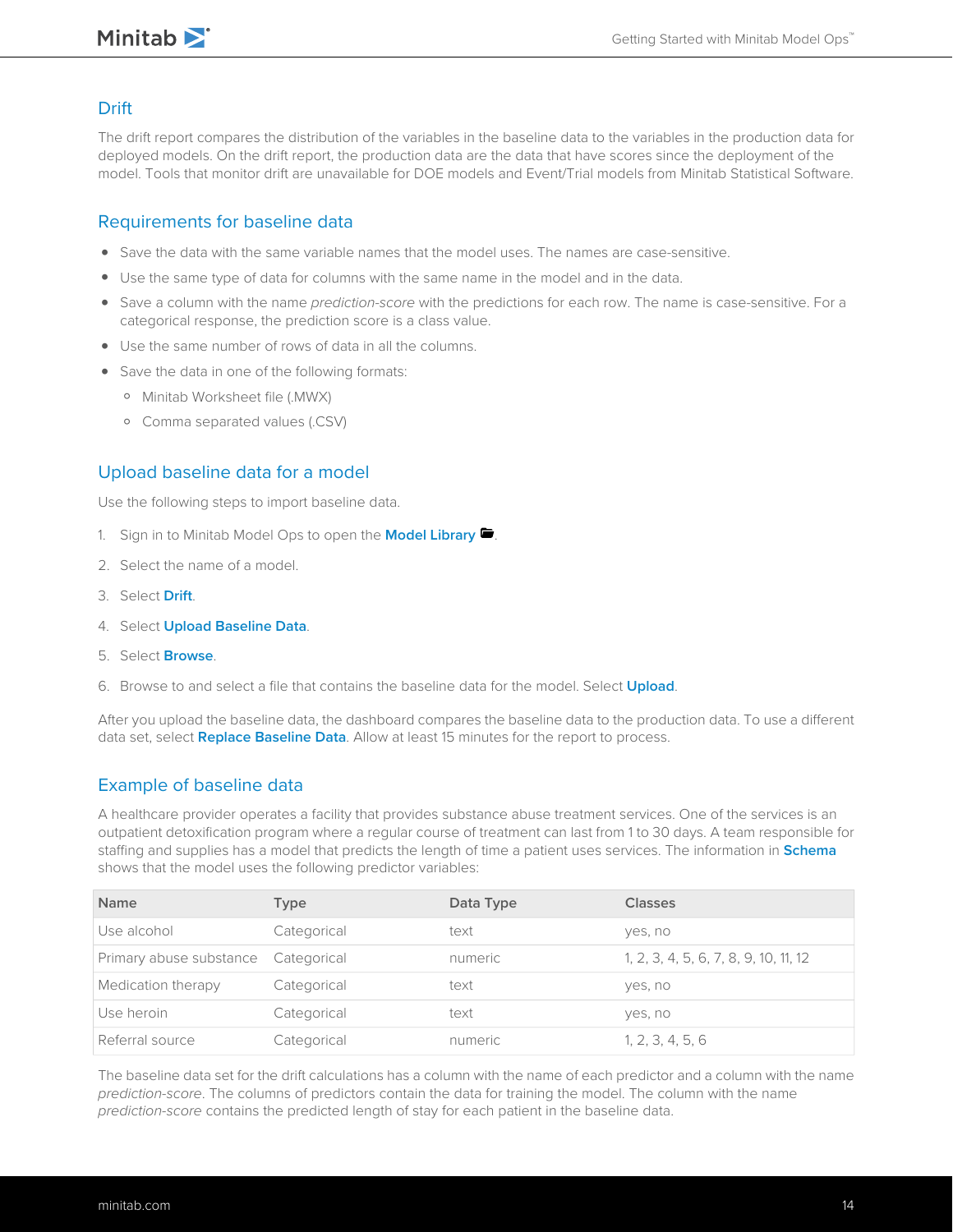| Use alcohol | Primary abuse<br>substance | <b>Medication</b><br>therapy | Use heroin | Referral source | prediction-score |
|-------------|----------------------------|------------------------------|------------|-----------------|------------------|
| yes         |                            | ves                          | ves        | b               | 20.11            |
| yes         |                            | no                           | no         |                 | 16.69            |
| $\cdots$    | $\cdots$                   | $\cdots$                     | $\cdots$   | $\cdots$        | $\cdots$         |

### <span id="page-14-0"></span>Interpret the drift report

Drift measures the similarity between your baseline data and the production data. Typically, the more alike your baseline data and production data, the more likely the model performance on the production data is similar to the performance on the baseline data. Use differences between the baseline data and the production data to determine when to try to improve the model.

### **Drift**

Upload the baseline data set for a model to compare the values of the variables to values in production data. If the values of the response variable or predictor variables drift so far that the baseline data are different from the production data, investigate whether to retrain or replace the model.

The drift report includes the following results:

- Population Stability Indices (PSI) for the latest production period.
- Graphs and statistics about the distribution of the data.
- Time series plot that shows PSI by production period.

### 1. Look at the drift status of the variables

The first column after the name of the variable displays the drift status according to the settings of the report. If there is enough data to determine the drift status, the drift status is minimal, moderate or severe. If the report includes more than one production period, the drift status is for the most recent production period.

If the drift for a response variable is moderate or severe, you almost always want to examine the drift more closely.

If the drift for one or more predictor variables is severe, consider the number of variables and their importance. Examination of the drift almost always follows severe drift in a single predictor variable that is extremely important in the model relative to the other variables. Similarly, moderate drift in multiple variables almost always demands further examination.

If the drift for all of the variables is minimal, usually you use the model without further examination of the drift in the variables.

The report also displays the Population Stability Index (PSI). By default, the report identifies moderate drift as a PSI over 0.1 and severe drift as a PSI over 0.2. The 0.1 value is a traditional threshold for when to retrain a model. The 0.2 value is a traditional threshold for when to replace a model. In the settings for a model, you can customize these thresholds to correspond to appropriate values for your model.

### 2. Compare the distribution of the baseline data and the production data

Use the graphs to see how the distribution of the baseline data and the production data differ. Use process knowledge to assess how much effect the drift in that variable is likely to have on the model. Expand the row for a variable to see the baseline data and the production data overlaid on the same graph and to see more detailed information about the distribution of the data. If the report includes more than one production period, then the distribution of the production data uses the data from the most recent production period.

The graph that shows the distribution depends on whether the variable is categorical or continuous. The report displays a bar chart for categorical variables. The bar chart gives the percentage of data in each category.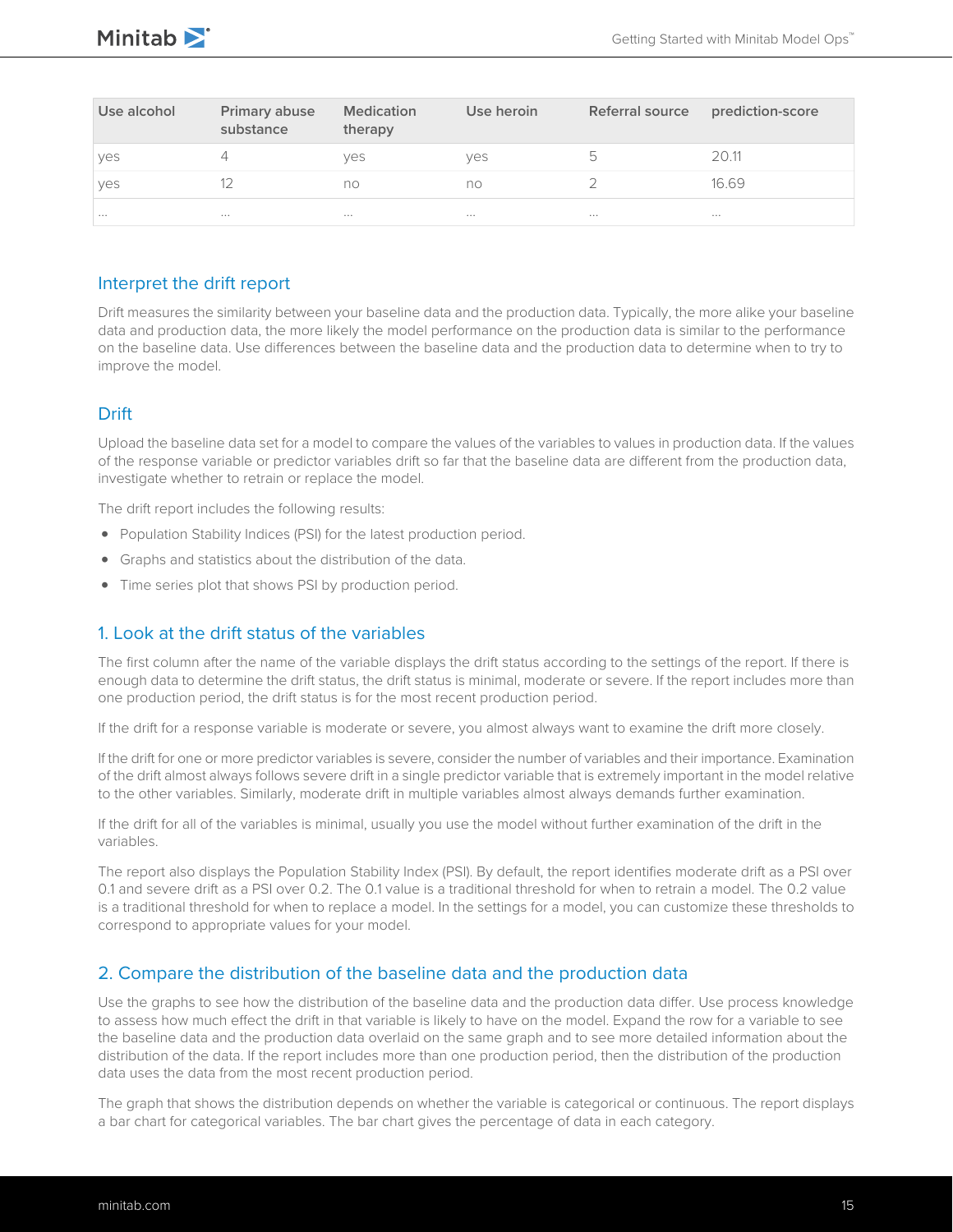

#### **Bar chart of drift for a categorical variable**



In this bar chart of a response variable with severe drift, a bar chart displays that the response variable for the baseline data had 75% good prospects and 25% poor prospects. The production data has 34% good prospects and 66% poor prospects. This severe drift usually indicates a need to try to improve the performance of the model on data that is different from the baseline data.

The report displays a histogram for continuous variables. The histogram helps with the identification of minimum, maximum, and typical values in a variable.

#### **Histogram of drift for a continuous variable**



In this histogram of an important predictor variable with severe drift, the histogram and descriptive statistics show a maximum of 5 in the baseline data set. The maximum of the predictor variable is 500 in the production data set. This severe drift usually indicates a need to retrain or replace the model to try to improve the performance of the model on data that is different from the baseline data.

### 3. Examine the drift over time

The report includes a time series plot of drift (PSI) across production periods. A yellow line shows the threshold for moderate drift. A red line shows the threshold for severe drift. Usually, you look for patterns that indicate a need to update the model.

### **Time series plot of PSI**



In this plot, the PSI of the variable shows an increasing trend that crosses the threshold for severe drift and remains high. This severe drift usually indicates the need to retrain or replace the model to try to improve the performance of the model on data that is different from the baseline data.

### Details about the Population Stability Index (PSI)

PSI measures the difference in distributions between 2 samples. Model development requires data that exists, so models are not always robust to future changes. A larger value of PSI represent a greater change in the distribution of a variable between 2 samples. Traditionally, a PSI value of 0.1 shows that 2 distributions are moderately different. A PSI value of 0.2 shows that 2 distributions are severely different. Investigation of the reasons for these differences and their effect on the model's performance usually follows the calculation of a PSI value that shows at least a moderate difference in a variable. For different applications, consider whether to change the thresholds based on how well they correspond to model performance. For example, PSI tends to increase as sample sizes increase, so the possibility exists that larger thresholds are appropriate for a process with hundreds of observations per production period.

The calculation of PSI compares the percentages of data in the same categories for two samples of data. Use the following steps to calculate the PSI for a continuous variable: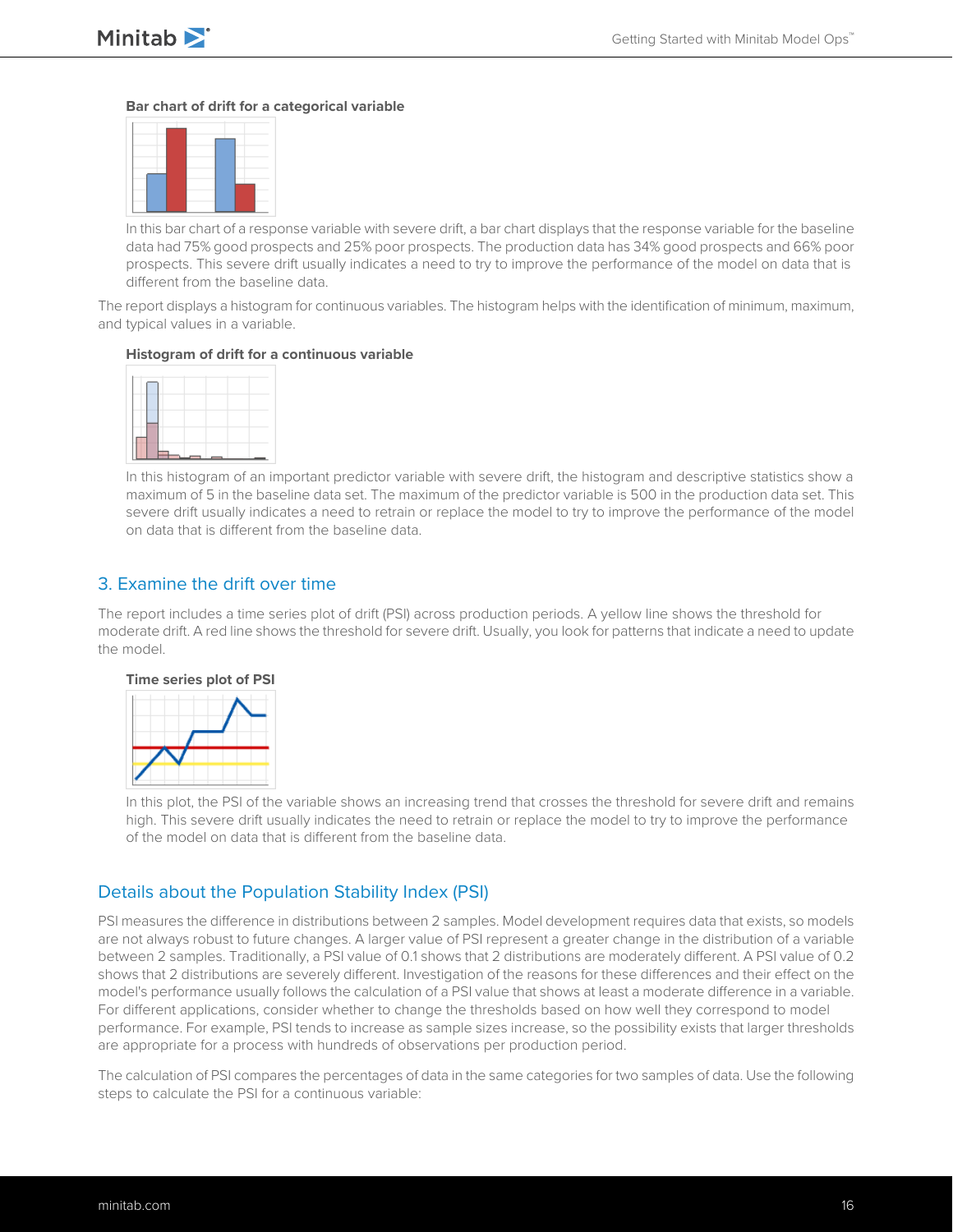Minitab<sup>y</sup>

1. Divide the baseline data into 10 bins, each containing 10% of the data:

 $B = \lfloor n/10 \rfloor + 1$ where B the number of observations in the bin  $n \rightarrow \infty$  the number of observations in the data set and  $\lfloor n/10 \rfloor$ 

is the floor of n/10.

- 2. Move any tied values in the baseline data that are in different bins into the first bin that contains the value. If necessary, change the endpoints of the bins to create contiguous non-empty bins. If the last bin is less than 50% of B, then move those observations to the previous bin.
- 3. Calculate the percentage of the production data in the same bins as the baseline data.
- 4. Calculate the PSI statistic with the following equation:

$$
S = \sum_{i=1}^{j} \left[ \left( t - p \right) \ln \left( \frac{t}{p} \right) \right]
$$

where

|    | the Population Stability Index (PSI)                         |
|----|--------------------------------------------------------------|
|    | the number of bins, usually 10                               |
| t. | the proportion of the baseline data in the bin, usually 0.10 |
| D  | the percent of the production data in the bin                |
|    |                                                              |

<span id="page-16-0"></span>For a categorical variable, each level is a bin. Otherwise, the calculation is the same.

### **Stability**

To monitor stability, upload a data set with values for the response variable for a deployed model. Tools that monitor stability are unavailable for DOE models and Event/Trial models from Minitab Statistical Software.

### Requirements for stability data

- Include the response variable in a column with the name actual-response. The name is case-sensitive.
- Include the correlation ID that corresponds to the prediction for the actual value. Use the name *mtb-correlation-id* for the column of correlation IDs. The name is case-sensitive.
- Use the same number of rows in the columns.
- Save the data in one of the following formats:
	- Minitab Worksheet file (.MWX)
	- Comma separated values (.CSV)

### Upload stability data

Use the following steps to import stability data.

- 1. Sign in to Minitab Model Ops to open the **Model Library**
- 2. Select the name of a model.
- 3. Select **Stability**.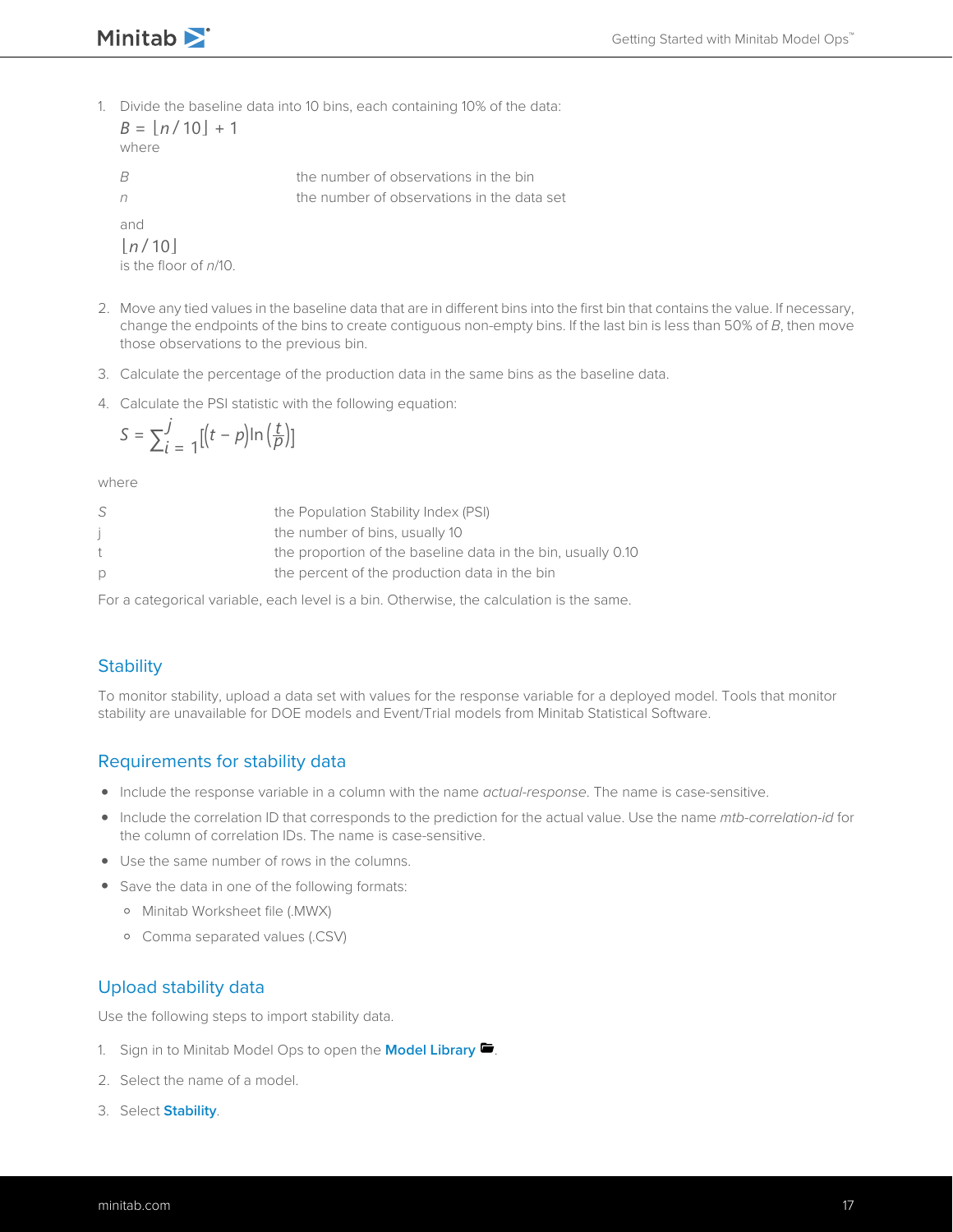#### 4. Select **Create Stability Report**.

5. Browse to and select a file that contains the stability data. Select **Upload**.

After you upload the stability data, use the statistics and graphs to assess the performance of the model. To replace the stability data with an updated version, select **Replace Stability Data**. Allow at least 5 minutes for the report to process.

### <span id="page-17-0"></span>Interpret the stability report

Upload a data set with correlation IDs and response values to monitor the performance of the model over time with statistics like R-squared and Area Under the ROC Curve (AUC). If the performance of the model decreases, investigate whether to retrain or replace the model.

### Assess the current performance of the model

The statistic that measures the performance of the model depends on the scale of the response variable. This value takes into account the data from all periods. Use your knowledge of the process to determine whether the performance of the model is adequate. If the model performance is inadequate, consider whether to retrain or replace the model. For example, analysts want a model to have an AUC of at least 0.88. The stability report shows that the AUC is 0.78. The analysts consider how to improve the model.

### **Stability calculations**

Select what the points on the time series plot represent.

#### **Independent samples**

Each calculation on the plot represents calculations for data from a single sample. Use this option to see how the status of the model at a single time period. The numbers above the plot give the cumulative value of each statistic for all the data.

### **Cumulative samples**

Each calculation on the plot represents all the data from that period and earlier. Use this option to see the performance of the model across all the data.

### Measures of performance for models with categorical response variables

#### **AUC**

The area under the ROC curve values typically range from 0.5 to 1. Larger values indicate a better classification model. When the model can perfectly separate the classes, then the area under the curve is 1. When the model cannot separate the classes better than a random assignment, then the area under the curve is 0.5.

For a multinomial response, the AUC is set to 0 under certain conditions:

- If a class is missing from the actual values, then the AUC for that class is 0. For example, if a model includes the classes 1 to 5 but the stability data do not include any actual values of 4, then the AUC for 4 is 0.
- If every class is the same, then the AUC for all classes is 0. For example, if a model includes the classes 1 to 5 but the actual values are all 2, then the AUC is 0 for all classes.

### Measures of performance for models with continuous response variables

### **R-squared**

ance  $\frac{2}{\pi}$  value, the better the model fits your data.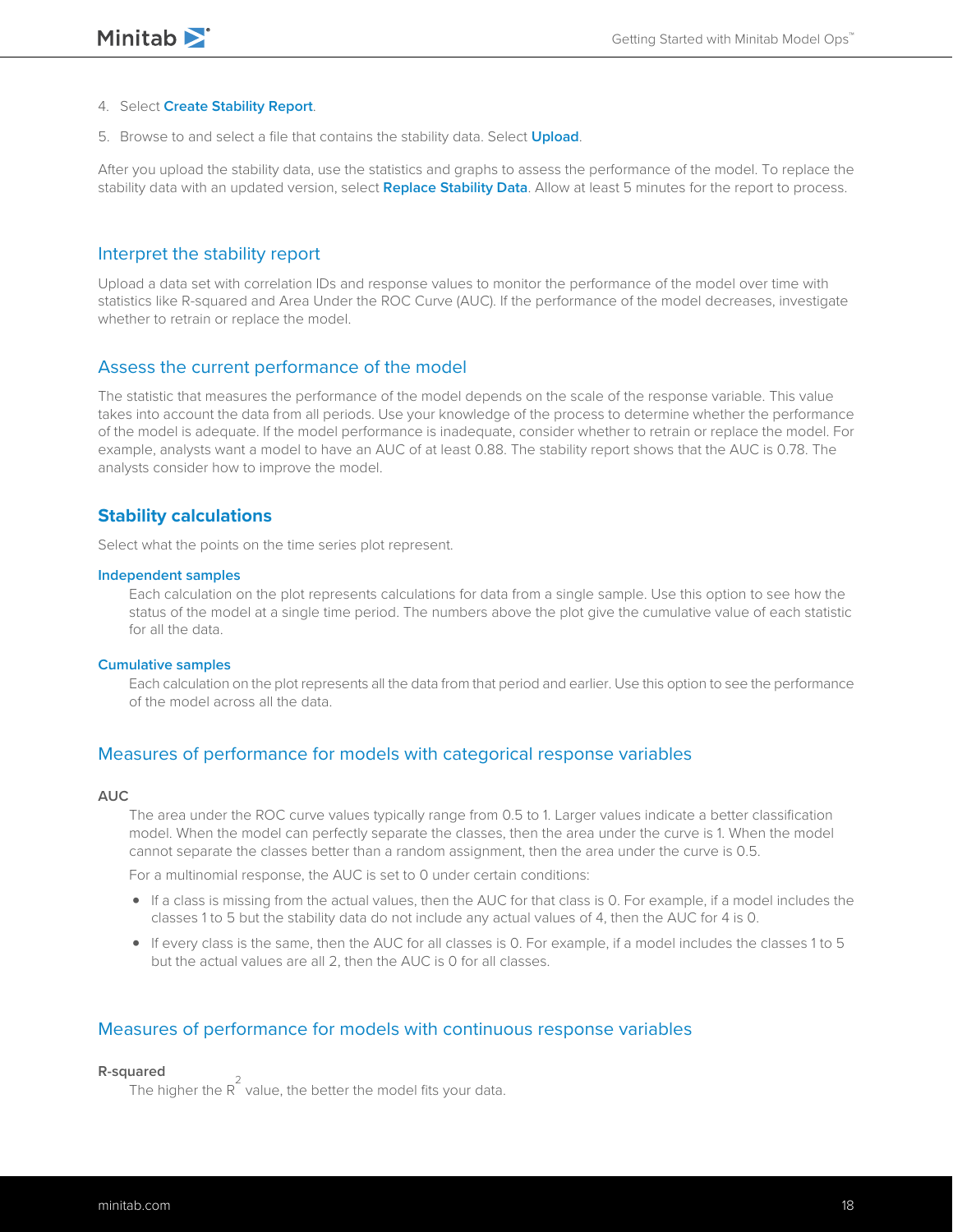

### **MAD**

The mean absolute deviation (MAD) expresses accuracy in the same units as the data, which helps conceptualize the amount of error. Outliers have less of an effect on MAD than on R 2 . Smaller values indicate a better fit.

### Examine the performance over time

If the data cover multiple production periods, then the report includes a time series plot of the measures of model performance. Usually, you look for patterns that indicate a need to retrain or replace the model.

For a multinomial response, the AUC is set to 0 under certain conditions:

- If a class is missing for a period, then the AUC for that class is 0 for that period. For example, if a model includes the classes 1 to 5 but period 9 does not include any actual values of 4, then the AUC for 4 in period 9 is 0.
- If every class in a production period is the same, then the AUC for all classes is 0. For example, suppose that a model includes the classes 1 to 5 but the actual values for period 7 all equal 2. Then, the AUC is 0 for all of the classes in period 7.

#### **Time series plot of AUC**



<span id="page-18-0"></span>In this plot, the trend in the AUC decreases. Analysts plan to retrain the model before the performance becomes inadequate.

### **Settings**

Go to **Settings** to specify default settings, alert thresholds, and addresses to receive email alerts.

- 1. Sign in to Minitab Model Ops to open the **Model Library .**
- 2. Select the name of a model.
- 3. Select **Settings**.
- In **Settings**, make the following selections.

### **Default Settings**

#### **Production Data Period**

Select how much data to include by default in graphs that show the distribution of the production data for drift.

#### **Drift Monitor**

Shows that the measure of drift on reports is the Population Stability Index (PSI).

#### **Stability Report: Configuration**

#### **Stability Calculations**

Select the default display for the points on the time series plot of the stability report. You can change the display on any individual report.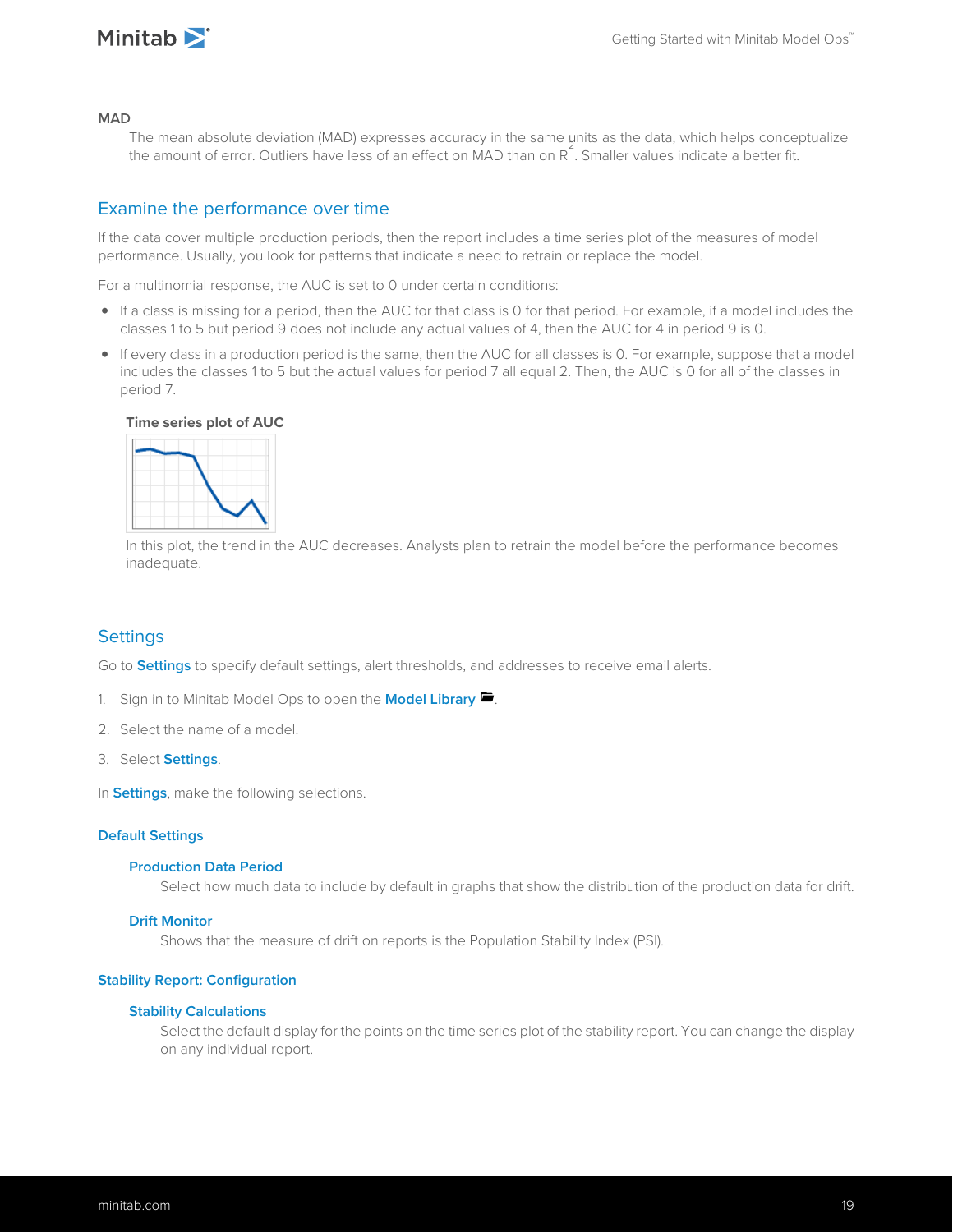



#### **Independent samples**

Each calculation on the plot represents calculations for data from a single sample. Use this option to see how the status of the model at a single time period. The numbers above the plot give the cumulative value of each statistic for all the data.

#### **Cumulative samples**

Each calculation on the plot represents all the data from the lag period on the time series plot. Use this option to see the performance of the model with more data at each point.

### **Stability Lag Period**

Shows that two weeks is the length of time to show on the time series plot on the stability report.

#### **Drift Report: Variable Thresholds**

Enter the values of PSI that indicate moderate drift and severe drift. The default values are traditional thresholds. The threshold for moderate drift traditionally identifies when to retrain the model. The threshold for severe drift traditionally identifies when to replace the model. Enter smaller values to change the drift status in response to smaller differences between the baseline data and the production data. Enter larger values to change the drift status for larger differences between the baseline data and the production data.

### **Drift Report: Overall Drift**

Specify the criteria to determine when a model shows moderate drift and severe drift.

#### **Moderate Drift**

#### **Prediction drift shows moderate drift**

Select this option so that the model drift is moderate when the drift for the response variable is moderate.

#### **variables show moderate drift**

Select this option so that the model drift is moderate when the drift for at least the number of predictor variables that you specify have moderate drift.

### **Severe Drift**

#### **Prediction drift shows severe drift**

Select this option so that the model drift is severe when the drift for the response variable is severe.

### **variables show severe drift**

Select this option so that the model drift is severe when at least the number of predictor variables that you specify have severe drift.

#### **Alerts: Email Configuration**

Specify one or more email addresses to receive alerts when the drift status of a model changes. Separate multiple email addresses with spaces.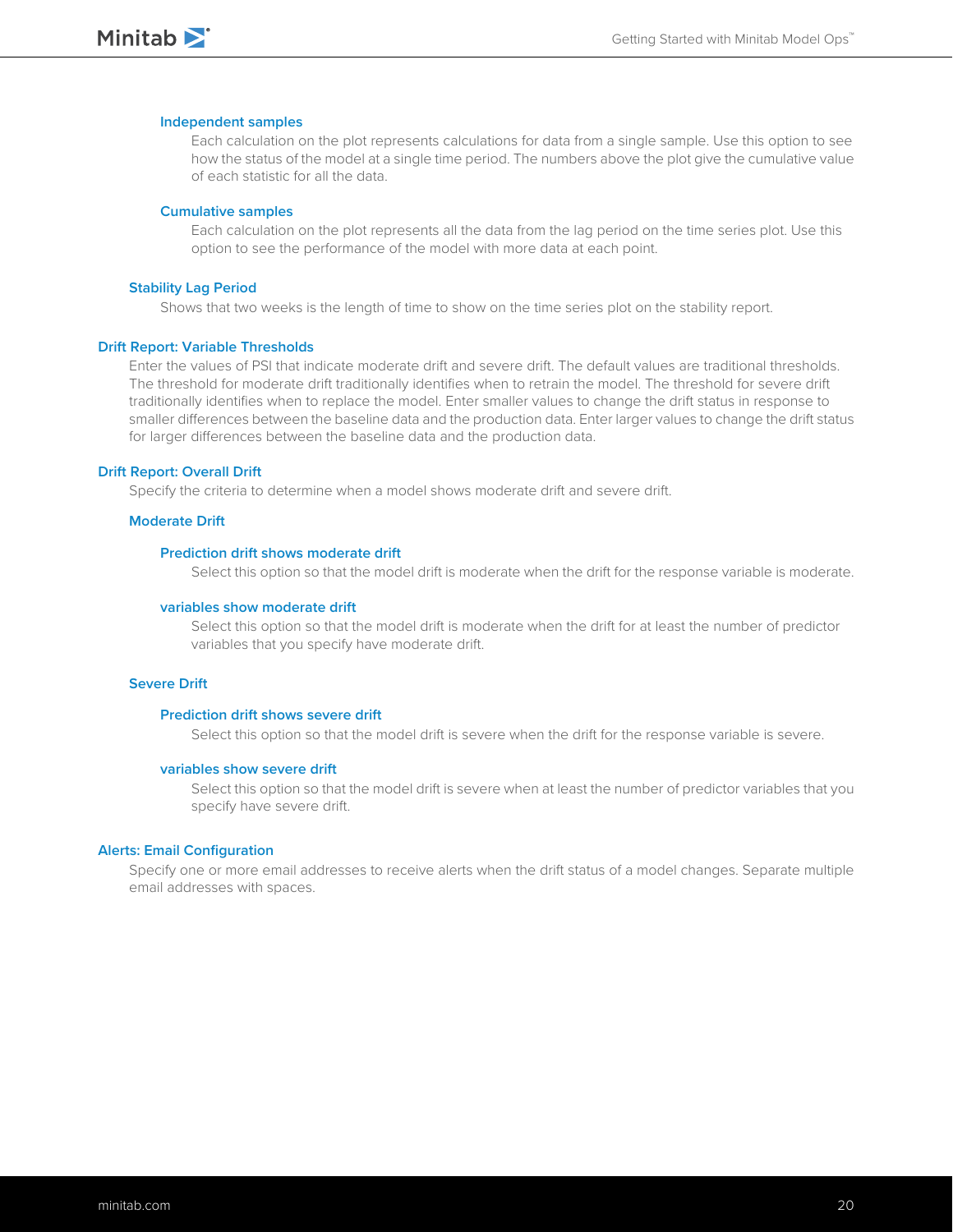## <span id="page-20-0"></span>Endpoint management

While Minitab Model Ops creates an endpoint for every deployed model, you can also create an endpoint and assign any deployed model to that endpoint. For example, when you update a model, you can assign the latest model to an endpoint that had the previous model. Any processes that use the endpoint now use the updated model.

### <span id="page-20-1"></span>Add an endpoint

Add an endpoint to assign a different model to the endpoint at different times. Endpoints have 1 model at a time.

- 1. Sign in to Minitab Model Ops.
- 2. Select **Endpoint Management** .
- 3. Select **Add Endpoint**.
- 4. In **Endpoint Name**, enter a descriptive name for the endpoint. The system endpoint name uses a version of the name that removes unsupported characters, such as spaces.
- 5. In **Select Model Deployment**, select from the list of deployed models to assign the selected model to the endpoint. The list of models is in alphabetical order by name, with uppercase letters before lowercase letters.
- <span id="page-20-2"></span>6. Select **Done**.

### Edit an endpoint

Edit an endpoint to change the deployed model.

- 1. Sign in to Minitab Model Ops.
- 2. Select **Endpoint Management** .
- 3. Move your mouse pointer over an endpoint.
- 4. Select **Edit** .
- <span id="page-20-3"></span>5. In **Select Model Deployment**, select from the list of deployed models to assign the selected model to the endpoint. The models are in alphabetical order by name, with uppercase letters coming before lowercase letters.
- 6. Select **Done**.

### Remove an endpoint

Remove an endpoint to make the endpoint inaccessible. You cannot undo this action.

- 1. Sign in to Minitab Model Ops.
- 2. Select **Endpoint Management** .
- 3. Move your mouse pointer over an endpoint.
- 4. Select **Remove**  $\blacksquare$ .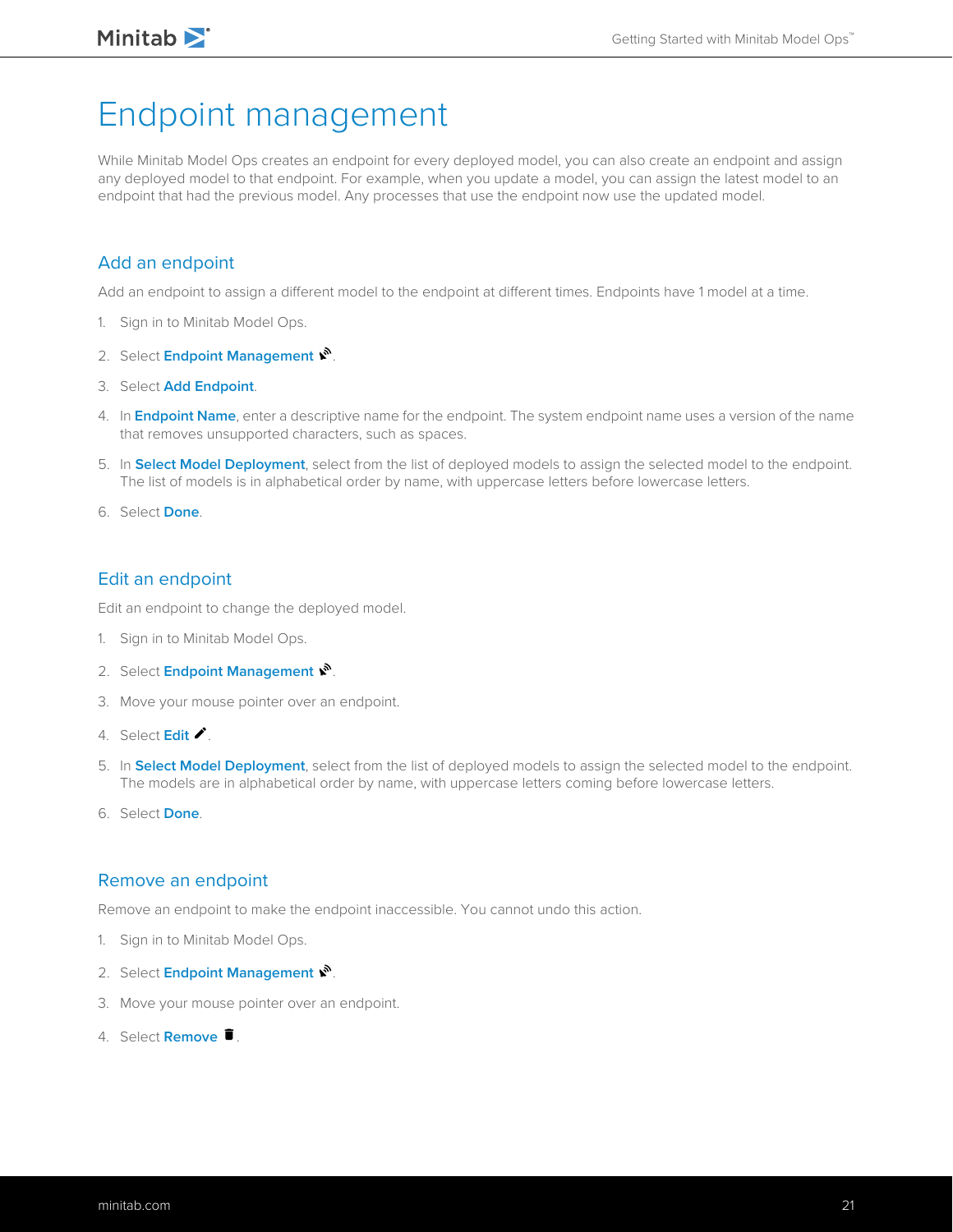## <span id="page-21-0"></span>Manage API Keys

API keys provide access to your endpoint from external systems and applications, such as web forms. To grant temporary access to an endpoint, create a revokable API key. Access to the endpoint ends when the API key expires or when an authorized user revokes the API key.

### <span id="page-21-1"></span>Add a revokable API key

Add a revokable API key to provide access that ends when the key expires or when an authorized user revokes the key.

- 1. Sign in to Minitab Model Ops.
- 2. Select **API Keys &**
- 3. Select **Create API Key**.
- 4. In **Key Name**, enter a name for the key.
- 5. Select an expiration date for the key. The maximum duration of a key is 1 year.
- 6. Select 1 or more scopes for the API key:

### **Manage Models**

Permit the key to publish models and to delete undeployed models.

#### **Score Models**

Permit the key to send a scoring request or to upload a file for batch scoring.

7. Select **Create**.

<span id="page-21-2"></span>The list of API keys is in order of expiration date.

### Revoke a temporary API key

Revoke a temporary API key to prevent use of the key for access to endpoints.

- 1. Sign in to Minitab Model Ops.
- 2. Select **API Keys <sup>o-</sup>**.
- 3. Move your mouse pointer over an API key.
- 4. Select **Revoke Key**  $\blacksquare$ .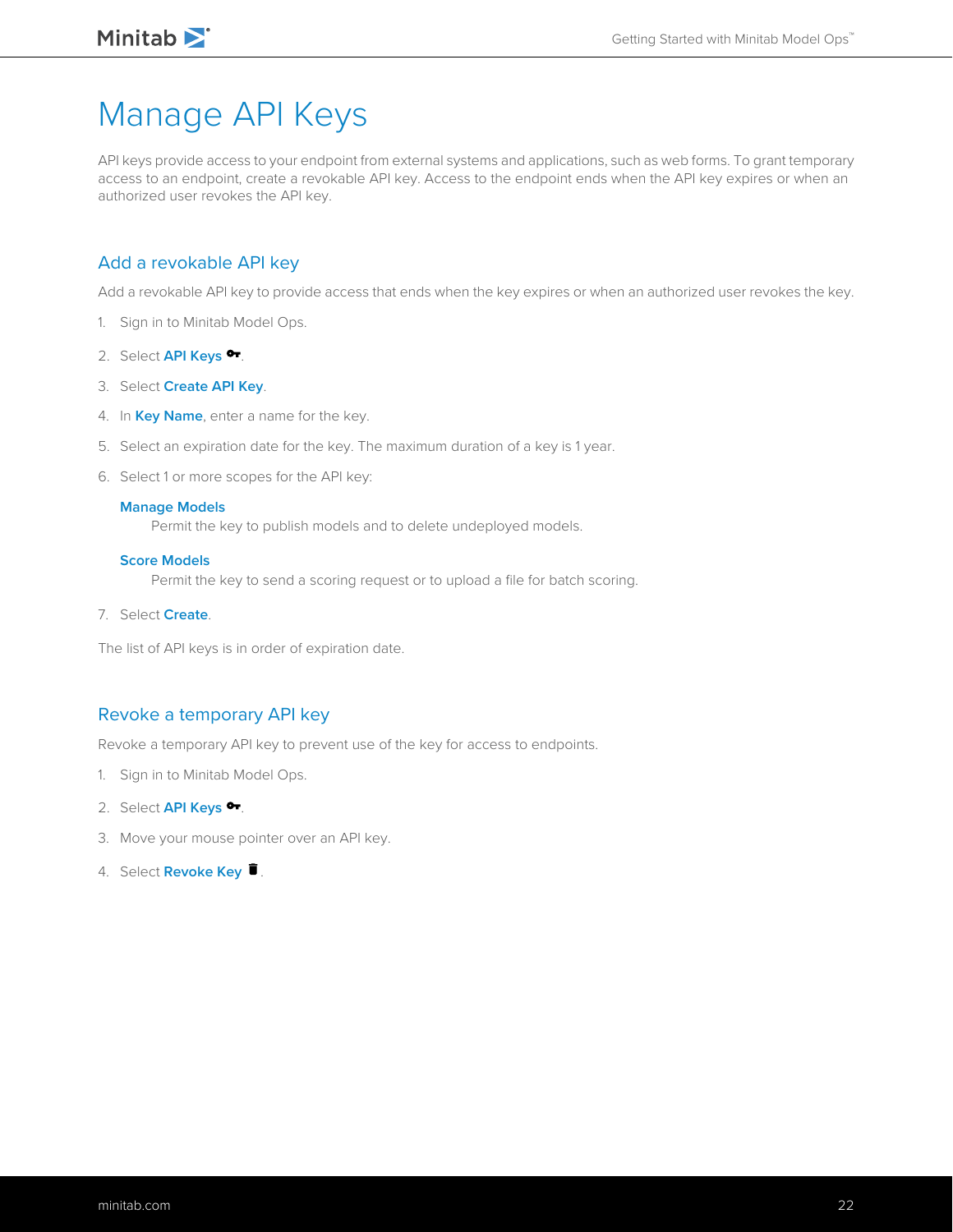### Minitab<sup>></sup>

## <span id="page-22-0"></span>Audit logs

Minitab Model Ops provides a system-wide audit log and audit logs for each model in the library.

### System audit log

The audit log for the system records actions that affect the status of models, endpoints, and API keys. Use the following steps to view the audit log for the system:

- 1. Sign in to Minitab Model Ops.
- 2. Select **System Audit Log** .

### Model audit log

The audit log for the model records actions on the model. If you remove a model from the library, the log for that model is irretrievable. Use the following steps to view the audit log for a model:

- 1. Sign in to Minitab Model Ops to open the **Model Library be**
- 2. Select a model name.
- 3. Select **Audit Log**.

### Audit log information

The log records the following items for each action. Expand an item to see additional details for the action.

### **Timestamp**

The date and time of the action.

### **User**

The name from the **User Information** for the account for Minitab Model Ops. Sometimes, the name of the **User** identifies a background service that performs an action.

### **Action**

This value records the action. For example, if a user publishes a model, the action is PublishModel.

#### **Result**

This value records whether the action succeeds or fails. Actions that fail have no effect.